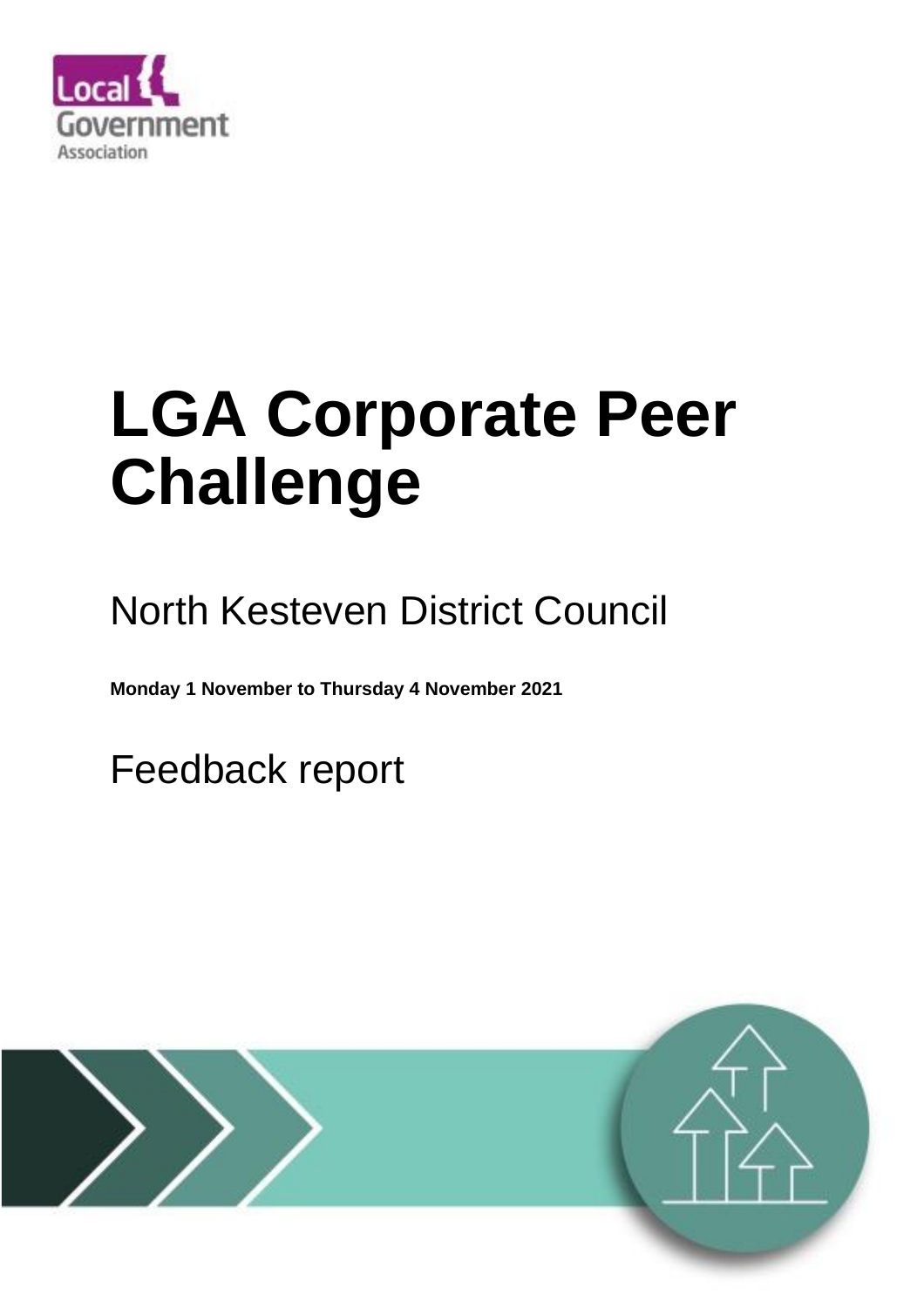

18 Smith Square, London, SW1P 3HZ [www.local.gov.uk](http://www.local.gov.uk/) **Telephone** 020 7664 3000 **Email** [info@local.gov.uk](mailto:info@local.gov.uk) **Chief Executive:** Mark Lloyd Local Government Association company number 11177145 Improvement and Development Agency for Local Government company number 03675577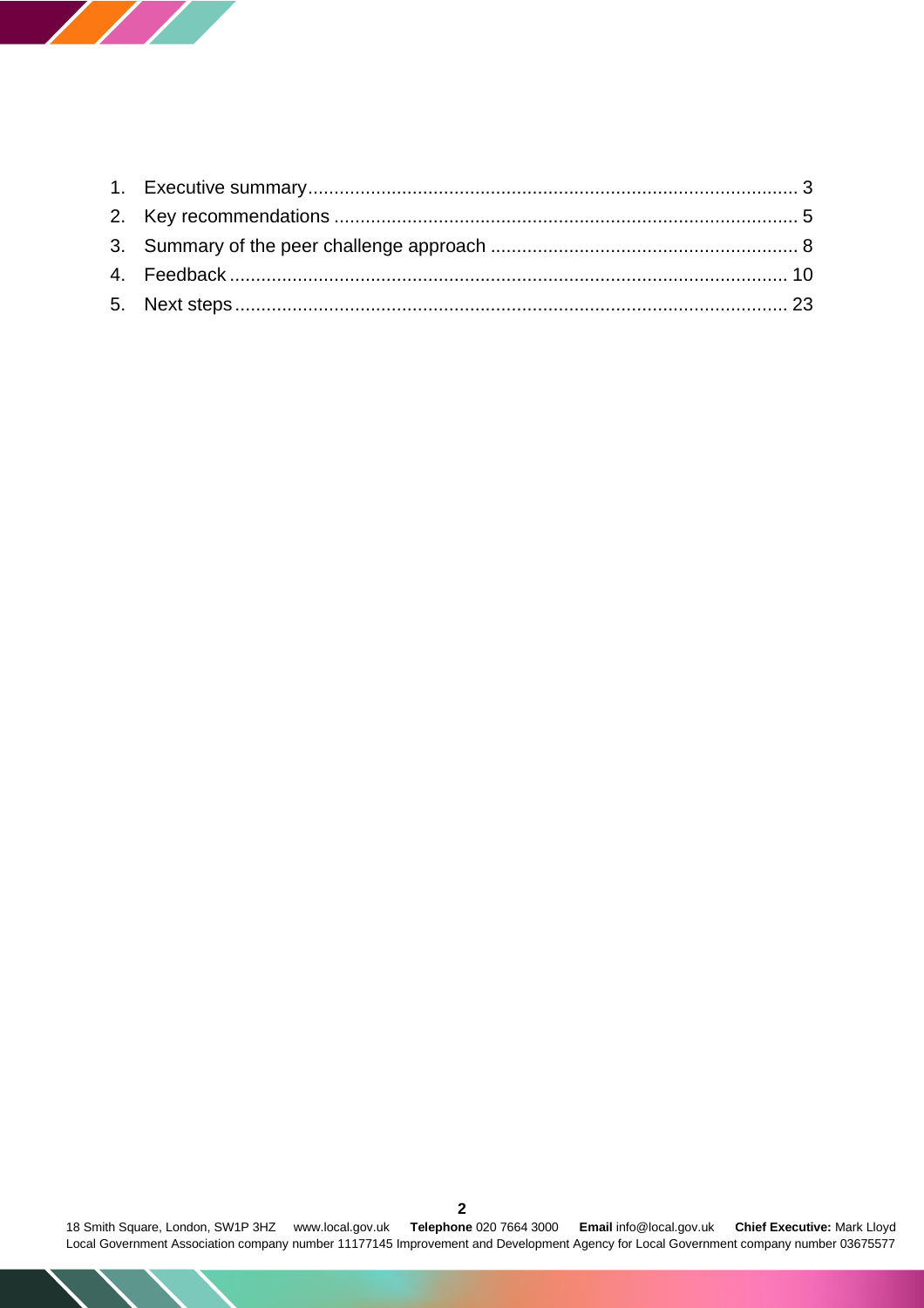## <span id="page-2-0"></span>**1. Executive summary**

North Kesteven District Council (NKDC) is a strong, financially secure and stable council, and all of its work is informed by its strong suite of corporate plans and strategies. The most notable of these are the NK Plan (the council's corporate plan) and the NKDC 2030 Community Strategy.

Following its establishment after the May 2019 local elections, the North Kesteven Administrative Group (NKAG), continues to work well as a political group. The majority of NKAG members are Conservative members but together with the Independent members on the Group, they collectively describe themselves as NKAG members, and work positively and collegiately together via an inclusive approach to decision making, which they adopted from the outset. The 11 current NK Independent (Lincolnshire Independents and Independents) and two unaligned Independents form the opposition. Relations across the political groups, ie between NKAG and various Independent members, are sometimes difficult and tense. The council therefore needs to consider how those difficulties can be resolved.

The council's operations are run by a strong, competent Senior Management Team (SMT), which understands the strategic direction that NKDC needs to and is taking. There is however particular reliance on the Chief Executive, which raises the issue of a 'single point of failure'; that is to say that if the Chief Executive was to be unexpectedly absent for any length of time, this could significantly impact the managerial organisation of the council's work, if there is not sufficient preparation for such absence. The council should therefore consider succession planning for its senior leadership to help ensure the council is prepared for any such changes that may occur over time. It should also look to spread its workload with other officers to develop wider corporate and strategic leadership by sharing those roles and responsibilities.

Governance arrangements are robust and well established. NKDC's audit function and committee for example are performing strongly, and the Annual Governance Statement is self-reflective and sound. The council has an experienced, competent and well-respected Section 151 Officer, Monitoring Officer and Independent Person.

The council is risk averse and conservative in a positive way in relation to how it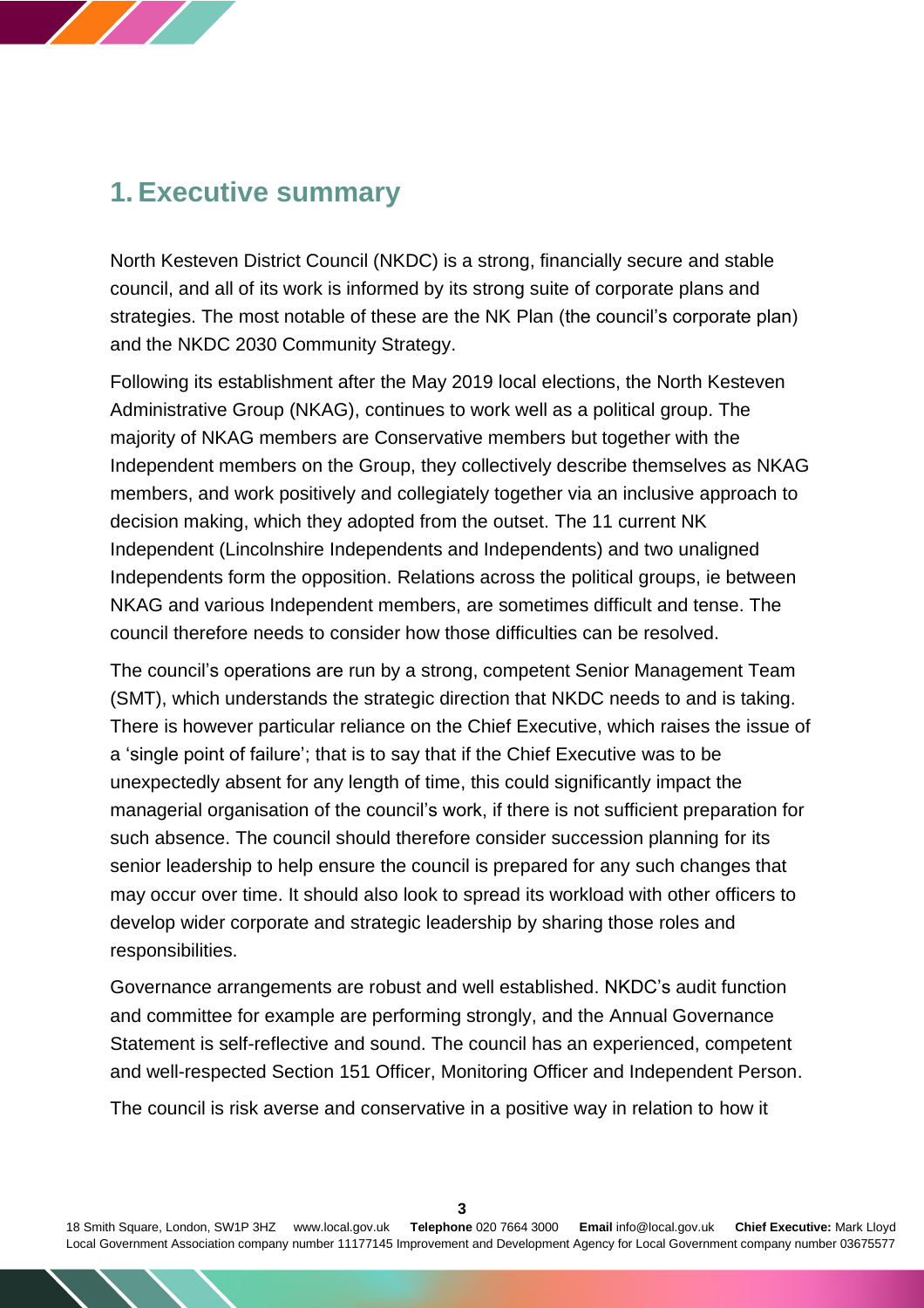

manages its finances, and its Medium Term Financial Plan includes balanced budgets from 2022 to 2025, which are supported by programmes and an income volatility reserve. The council has a 10-year financial plan and a range of potential scenarios over that timescale.

Given the relative strength of the council's finances overall, NKDC can afford to, and should be bolder in their spending plans, investments, commercialisation, etc.

There is a positive, collegiate and supportive working environment at the council. Many staff have worked at the council for a long time, they like working at NKDC and want to continue working there. CMT has been supportive, responsive, willing to listen and help, accessible, flexible both generally and throughout the pandemic.

Staff wellbeing was particularly recognised as a key priority at the beginning of the pandemic and continues to be, especially given increased staff workloads and commitments throughout the pandemic and council. CMT is good at understanding and consequently allocating additional capacity to meet emerging service demands.

NKDC has effective, recognised, positive relationships with partners. All the partners the peer team spoke to regard the council as a strong and positive partner to work with. This includes regular, frank and honest discussions about challenges and differences as well as positive conversations to progress plans, all through constructive, respectful, productive and collaborative dialogue. NKDC also provides good place leadership across the district, county and region through roles and positions often held by the council's Leader, Chief Executive and Deputy Chief Executive.

Work is required however to strengthen the roles/effectiveness of members. Executive Board Members' current individual 'areas of special interest' for example could be enhanced by allocating individual members more clearly defined portfolios to increase their accountability and credibility, and strengthen and quicken decision making.

The scrutiny function including panels and task and finish groups are generally seen as being less effective than they could be due to being officer-led, not all scrutiny members attend, call-in powers not being used, the remits of the three scrutiny panels are not always clear, and other issues. An overall, thorough review of NKDC's scrutiny function is therefore required to address such issues.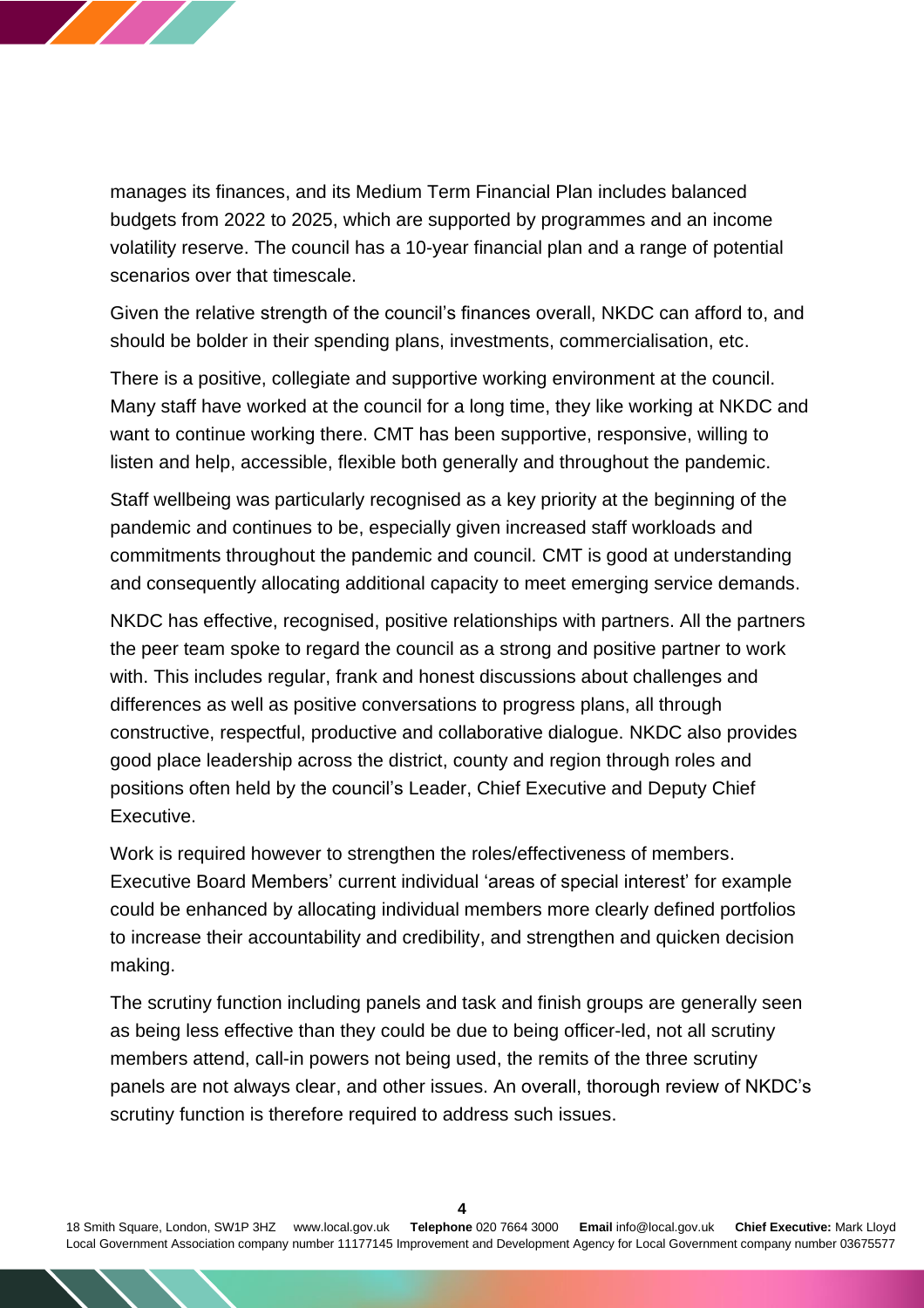

All 43 members of the council sit on the Planning Committee, which makes it difficult to manage and for it to make decisions effectively at maximum pace. Not all members want to be on this Committee, support all members being on it, or can easily attend it, eg due to the time of the meeting conflicting with work, caring or other commitments. The council should therefore reduce the membership of this Committee to help address these issues.

Carrying forward any changes with members is likely to be difficult because of the contrasting views amongst them on the need for change. Because there is no overall consensus, no changes are made at all. To address this, officers should work with members who would like to see and be part of such changes to gradually introduce or trial small changes before introducing them on a wider scale once proved to be effective.

NKDC has excellent ambitions for tackling climate change but needs a realistic, strategy roadmap to deliver them. Various elements of the current Climate Emergency Strategy and Action Plan are not strategic, and the Plan is not costed, but these points need addressing, given that it is key to the council's Our Environment and other core priorities.

The council also has good intentions, but more work is required to understand and respond to the needs of all young people, ie those under 30 years old, whereby the peer team found little evidence of the council's approach to do this. NKDC therefore needs to devise a plan to ensure a wide range of young people are consulted and engaged with.

## <span id="page-4-0"></span>**2. Key recommendations**

There are a number of observations and suggestions within the main section of the report. The following are the peer team's key recommendations to the council:

#### **Recommendation 1 - be bolder in your spending plans, investments,**

**commercialisation, etc** – the council can afford to do this given the relative strength of its finances overall. It will also make the most of NKDC's momentum, in taking forward its strategies and plans, to speed up and increase its delivery and ambitions through bolder financial planning.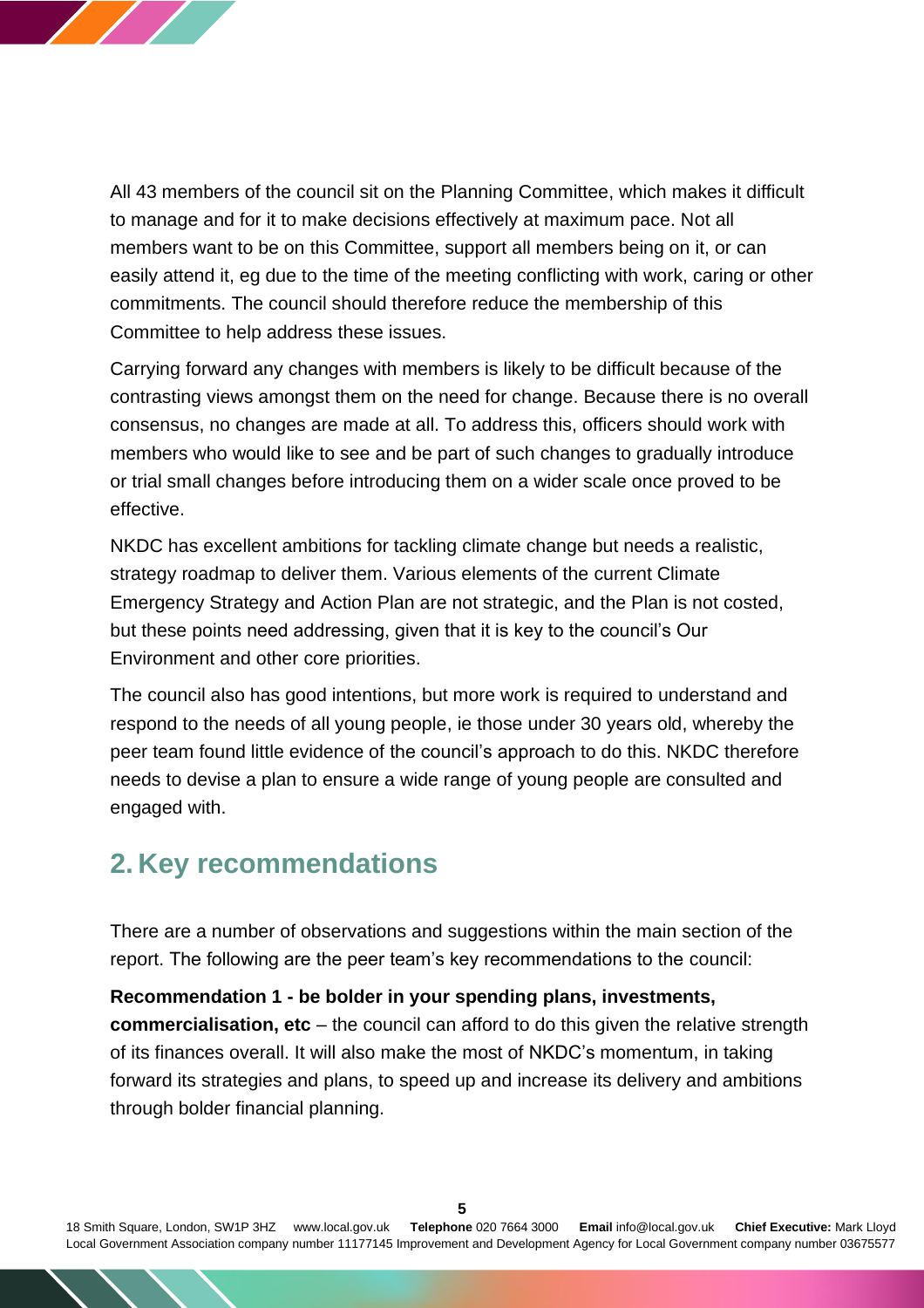

**Recommendation 2 - work and review with a wide range of young people, ie those aged under 30 years old from a range of demographic groups, their needs and aspirations - to understand and respond to them** – NKDC aspires to do this but the peer team found little evidence of how this is happening in practice. Any approach needs to support all young people, ie of different demographics. The council therefore needs to work with a wide range of young people to achieve this aspiration.

**Recommendation 3 - develop a costed and funded roadmap with your members, staff, communities and partners on how you will deliver your climate emergency aspirations and priorities** - various elements of the current Climate Emergency Strategy and Action Plan are not strategic, and the Plan is not costed, and staff and partners do not know how the Plan will be achieved. Such a new roadmap will help ensure the Plan is delivered.

**Recommendation 4 - make the most of your consultations and surveys – from question design re equality, diversity and inclusion, to using the segregated data to inform future service delivery** - NKDC clearly undertakes a variety of regular consultation and surveys with customers, residents, communities and staff. More could be done however to seek, extract, analyse and use the maximum amount of information from them to enhance service delivery for the wealth of the district's Flourishing Communities.

**Recommendation 5 - consider reinstating your local business forum to assist local businesses and your economic development work** – this is because local businesses and social enterprises face a range of stark recruitment and retention challenges, and are therefore seeking your support.

**Recommendation 6 - consider the equalities standard for local government as a means to benchmark commitment to equalities that officers have clearly articulated** – this would help measure the difference council initiatives are making to improving diversity in all the council's work to reflect and respond to its communities' differing needs.

**Recommendation 7 - consider a succession plan for your senior leadership** to help ensure the council is prepared for any senior management changes that may occur over time. The Chief and Deputy Chief Executives represent the council on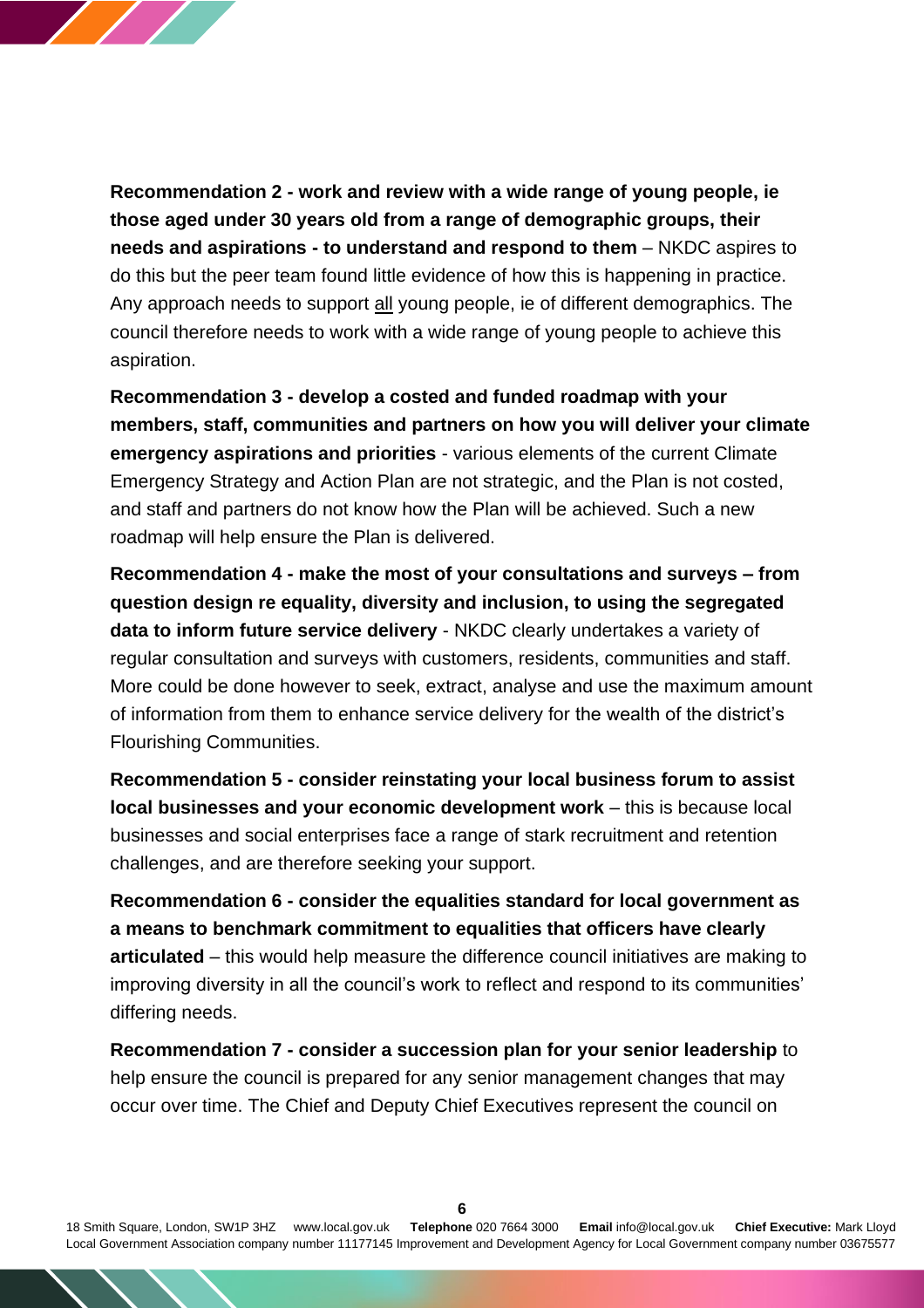

various partnerships, and there is particular reliance within the council on the Chief Executive generally. This therefore raises the issue of a 'single point of failure', as defined above, which succession planning would help to address in advance of any such changes.

**Recommendation 8 - undertake a fundamental review of scrutiny** to ensure the scrutiny function including panels and task and finish groups are as effective as possible. The scrutiny panels are currently officer led, and members do not challenge reports as strongly as they could. Not all scrutiny members attend, call-in powers are not used, the remits of the three scrutiny panels are not always clear and there is some overlap between their work. A thorough review and challenge undertaken appropriately in a helpful and supportive way would help address these issues.

**Recommendation 9 - consider the introduction of portfolios for Executive Board members to increase accountability and credibility, externally and internally, and to speed up areas of decision making** - there are clear opportunities for Executive Board Members' current individual 'areas of special interest' to be enhanced by allocating defined portfolios that are clear to all members, staff, the public and partners.

**Recommendation 10 - in relation to gender, age and other equality dimensions, consider how to further encourage councillor candidates from broader demographics and upskill members to take up more senior positions** - NKDC's members broadly represent the district geographically but the demographics of its Flourishing Communities are slowly changing and will continue to do so. It would therefore be beneficial to encourage a more diverse base of councillor candidates and upskill members to better reflect and respond to the district's communities and their differing needs.

**Recommendation 11 - reduce the membership of the Planning Committee** – having all council members on the Planning Committee makes it difficult to manage and for it to make effective decisions at maximum pace. Not all members support the current membership or want to be on or engage with this Committee, or can easily attend it. For all these reasons, this Committee's membership should be reduced.

**Recommendation 12 - use newer members, the Chief Executive and external support, eg the Local Government Association (LGA), the Planning Advisory**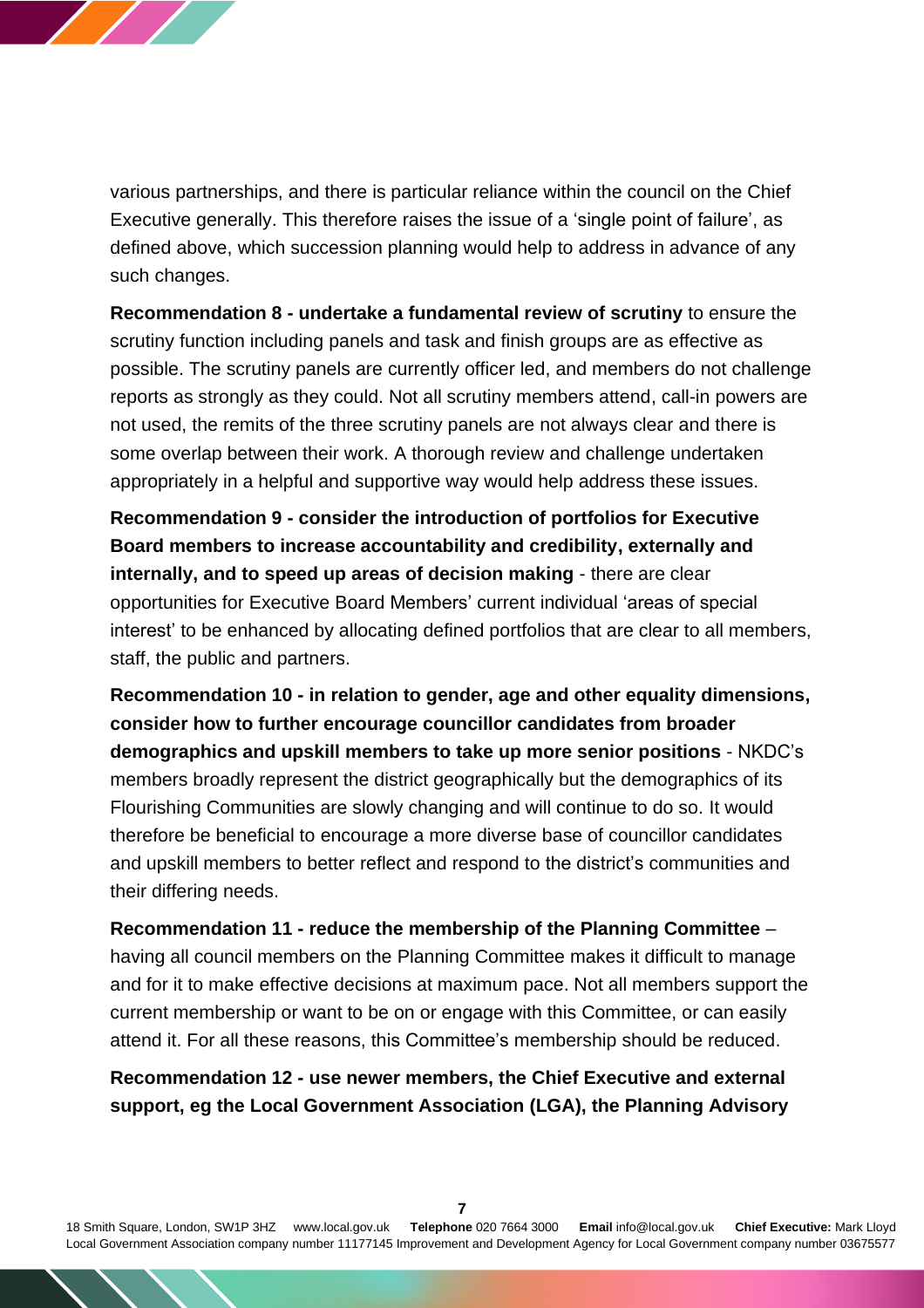

**Service and the Centre for Governance and Scrutiny, to encourage and/or lead on political changes, eg those recommended in this report, and introduce those changes gradually** - carrying forward any changes with the council's members is likely to be difficult because of the contrasting views amongst them on the need for change. Some are very resistant but often newer members are open to change. Therefore use those newer members, the Chief Executive and external support to introduce changes gradually.

**Recommendation 13 - keep Covid-19 instigated decision making protocols via the council's constitution** - elements of decision making became quicker and more agile during initial stages of the pandemic. Other decisions however took, and still take, unnecessary months to agree. NKDC should therefore consider how to retain and formally adopt Covid-19 instigated decision making protocols that worked well via the council's constitution, alongside the review of the council's scrutiny function, to best support such decision making.

## <span id="page-7-0"></span>**3. Summary of the peer challenge approach**

#### **3.1. The peer team**

Peer challenges are delivered by experienced elected member and officer peers. The make-up of the peer team reflected the focus of the peer challenge and peers were selected on the basis of their relevant expertise. The peers were:

- Larissa Reed, Chief Executive, Swale Borough Council
- Cllr Marc Bayliss, Leader, Worcester City Council
- Cllr Adam Paynter, Deputy Leader of the Opposition, Cornwall Council
- Mark Horan, Continuous Improvement & Democratic Services Manager, Hastings Borough Council
- Siraj Choudhury, Head of Legal, Governance & HR, Crawley Borough Council
- Vicki Goddard, LGA Peer Challenge Manager
- Millie Adkins, LGA Project Support Officer.

## **3.2. Scope and focus**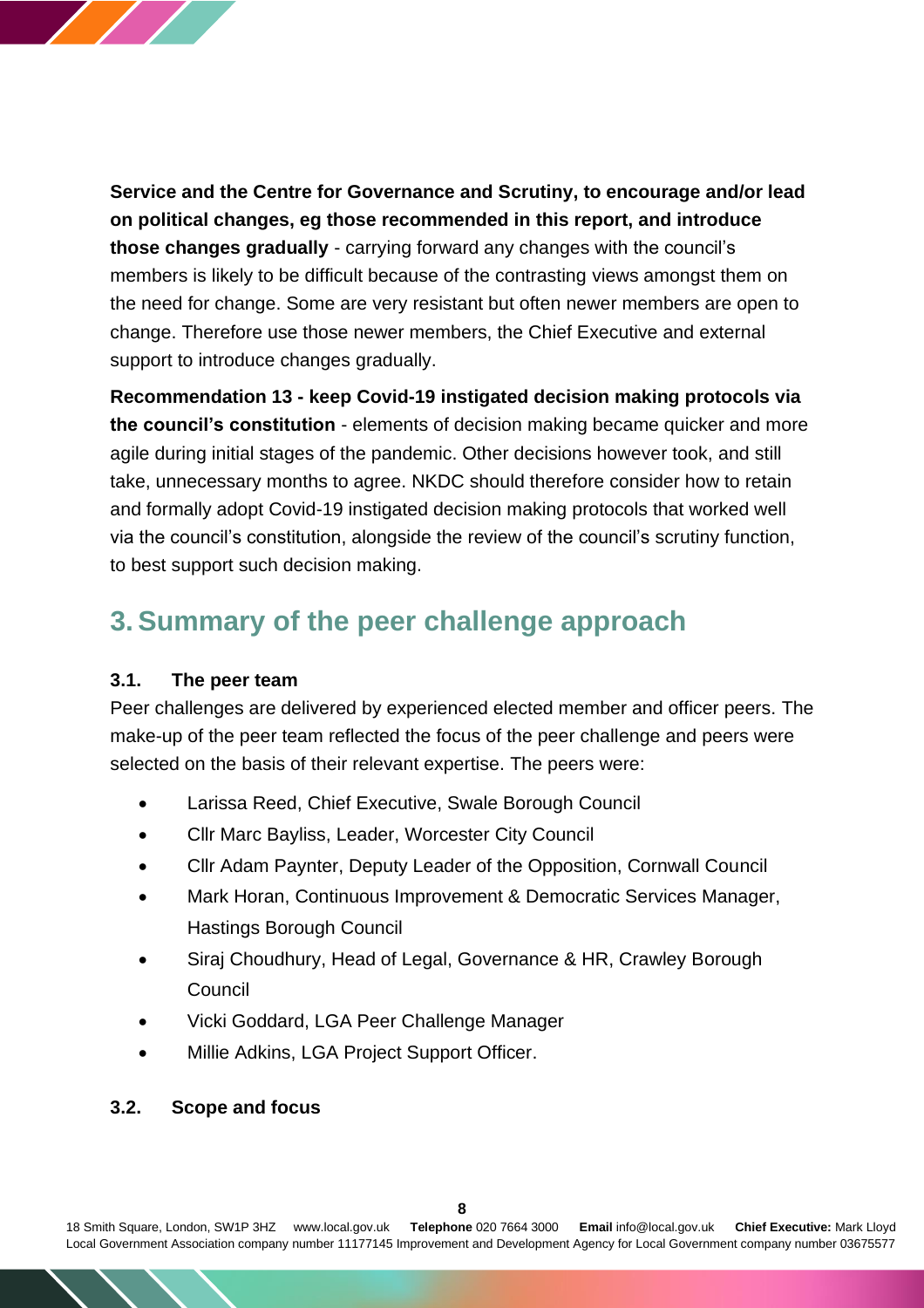

The peer team considered the following five themes which form the core components of all Corporate Peer Challenges. These areas are critical to councils' performance and improvement and were further tailored for NKDC.

- 1. **Local priorities and outcomes** Are the council's priorities clear, particularly through its NK Plan (corporate plan) and community plan, and informed by the local context? Is the council delivering effectively on its priorities and achieving improved outcomes for all of its communities, including its economic development sites in North Hykeham and Sleaford, and its commitment to addressing climate change, eg through the latest Local Plan's net zero targets relating to housing?
- 2. **Organisational and place leadership** Does the council provide effective local leadership? Are there good relationships with partner organisations and local communities that could be developed further, particularly with its NHS partners on their integrated care system and health and wellbeing generally, and to develop a single county waste authority using the council's political and strategic will and influence with the county and other councils and partners involved?
- 3. **Governance and culture** Are there clear and robust governance arrangements? Is there a culture of challenge and scrutiny?
- 4. **Financial planning and management** Does the council have a good understanding of its current financial position? Does the council have a strategy and a clear plan to address its financial challenges? Is it maintaining and further enhancing its financial stability, and developing its capital programme?
- 5. **Capacity for improvement** Is the organisation able to support delivery of local priorities? Does the council have the capacity to improve? How is the council building on its Investors In People Gold award achievement, developing its people strategies, investing in IT, responding to the LGA's Recovery and Renewal Panel report, and maintaining its general drive to continually improve?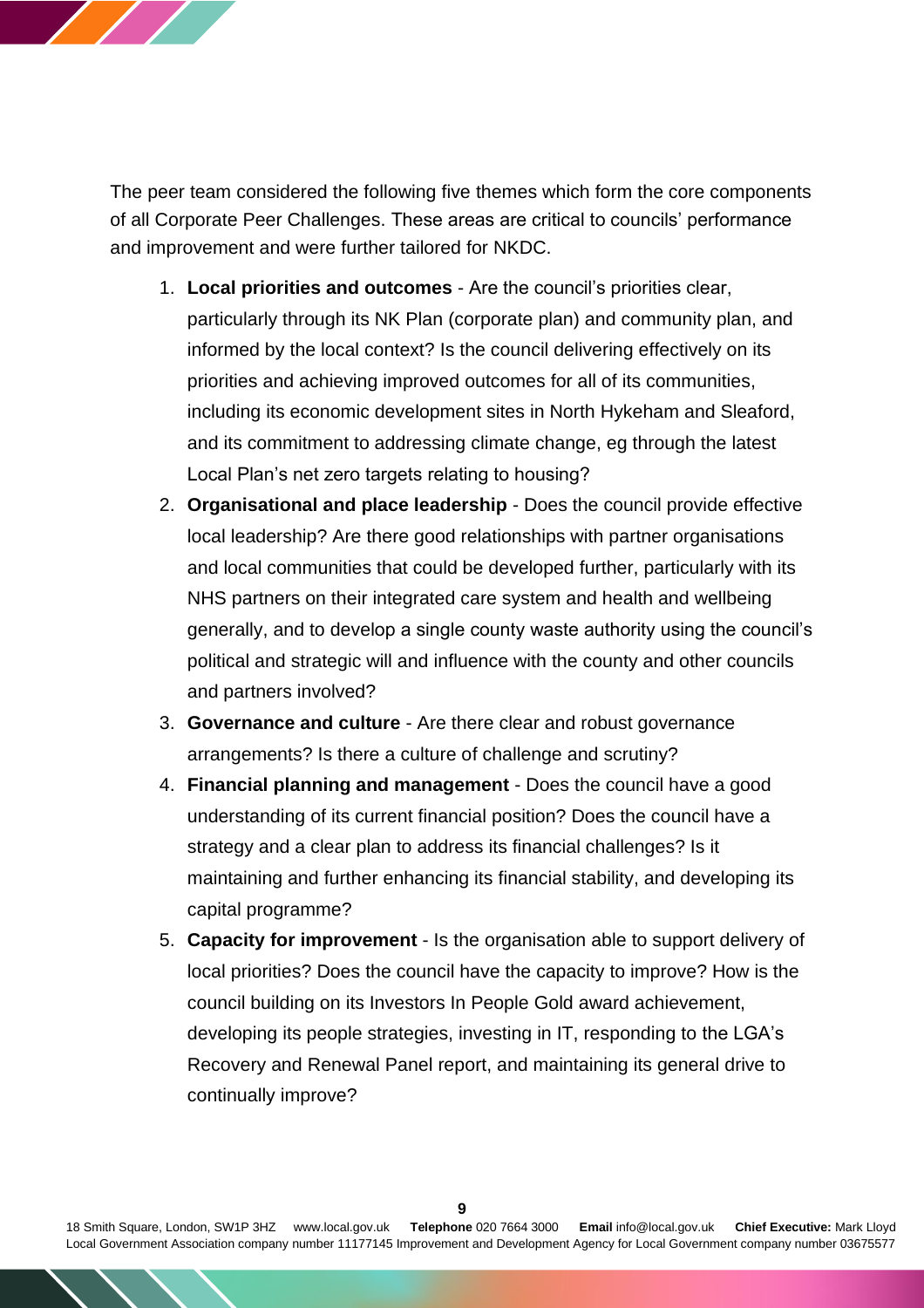

Peer challenges are improvement focused; it is important to stress that this was not an inspection. The process is not designed to provide an in-depth or technical assessment of plans and proposals. The peer team used their experience and knowledge of local government to reflect on the information presented to them by people they met, things they saw and material that they read.

This Corporate Peer Challenge was originally scheduled for 17 to 19 March 2020. As the Covid-19 pandemic took hold however, NKDC and the peer team's councils had to prioritise their preparations for the first national lockdown that commenced on 23 March 2020. It would not have been possible to undertake the Challenge at the same time to the degree or depth required. NKDC, the peer team and the LGA therefore decided to postpone this Challenge.

The peer team prepared for this rescheduled Corporate Peer Challenge by reviewing a range of documents and information in order to ensure they were familiar with the council and the challenges it is facing. The team then spent three and a half days onsite at NKDC, with one of the team participating wholly online, during which they:

- gathered information and views from more than 48 meetings, in addition to further research and reading
- spoke to more than 111 people including a range of council staff together with members and external stakeholders.

This report provides a summary of the peer team's findings. In presenting feedback, they have done so as fellow local government officers and members.

## <span id="page-9-0"></span>**4. Feedback**

## **4.1. Local priorities and outcomes**

All of NKDC's work is informed by its strong suite of corporate plans and strategies, ranging from finance to governance, service plans to economic recovery. The most notable of these are the NK Plan (the council's corporate plan), the NKDC 2030 Community Strategy and the strong alignment between the two as evidenced through documentation and feedback throughout the peer team's visit. The NK Plan outlines the purpose, vision, values and priorities, which map out the next steps to be taken in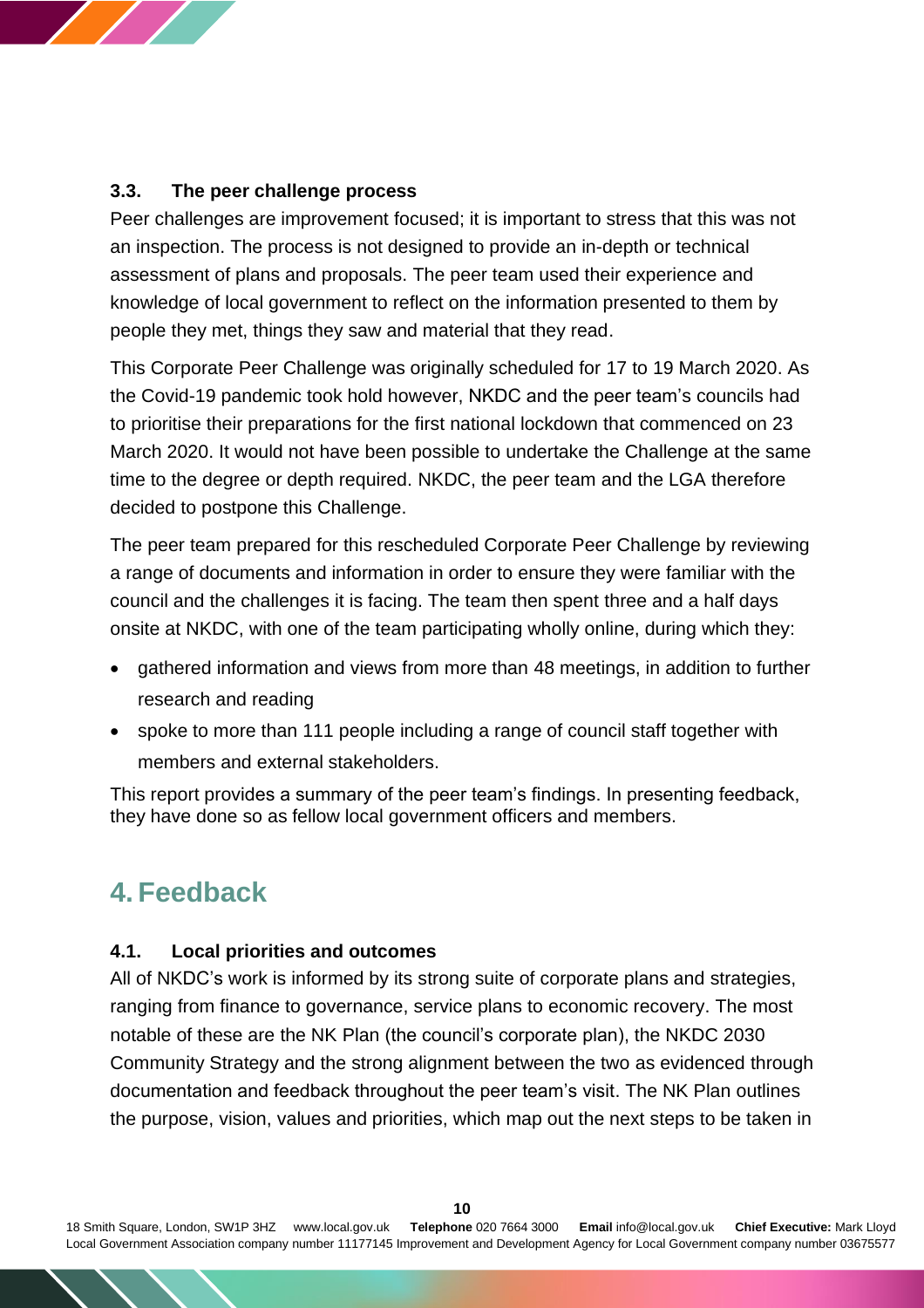

pursuance of the aims and aspirations set out in NKDC's longer-term community strategy to shape life through to 2030. Other plans and strategies align with these key documents each other, like a complete 'jigsaw' with all the required pieces in place.

The council has a well-developed performance management framework. It includes a structure of tiered key, service and operational indicators. The peer team heard how this also includes the service plans and performance narrative behind them, which are regularly monitored, reviewed, challenged and amended as required by Executive Board and Overview and Scrutiny members, the Corporate Management Team (CMT), the Divisional Management Team and service teams to help achieve the NK Plan's five core priorities.

There is commitment throughout the council to deliver its services how residents want them. The customer engagement team for example continually encourage and respond to feedback. A particular quote was that, 'You don't always speak to the person you want to but you always speak to the person who can help you.' Council tenants speak highly of NKDC's customer tailored housing services, as also evidenced through high tenant satisfaction surveys.

There is clear commitment from the council to build homes for local people. The peer team particularly noted the speed at which NKDC is building, expanding and improving the sustainable design of its social housing stock through its wholly-owned arms-length company, Lafford Homes Limited. These numbers are evidenced in NKDC's [LG Inform Headline Report,](https://lginform.local.gov.uk/reports/view/lga-research/lga-research-report-headline-report-dashboards?mod-area=E07000139&mod-group=AllDistrictsInCountry_England&mod-type=namedComparisonGroup) highlighting how the council built 235 additional homes in 2019/20 compared to the English district council average of 135. NKDC should celebrate and share this work more widely, eg internally, locally, and nationally via the LGA [case studies web page](https://www.local.gov.uk/case-studies) in discussion with the LGA Peer Challenge Manager.

The LG Inform Headline Report also highlights, in relation to this Corporate Peer Challenge and compared to all English district councils, its positive council tax and non domestic rate collection, contributing in part to its strong financial position, the quick time taken to process new housing benefit claims and change events, the relatively low number of households in temporary accommodation, and its high rates of processing major, minor and other planning applications. The Report also

18 Smith Square, London, SW1P 3HZ [www.local.gov.uk](http://www.local.gov.uk/) **Telephone** 020 7664 3000 **Email** [info@local.gov.uk](mailto:info@local.gov.uk) **Chief Executive:** Mark Lloyd Local Government Association company number 11177145 Improvement and Development Agency for Local Government company number 03675577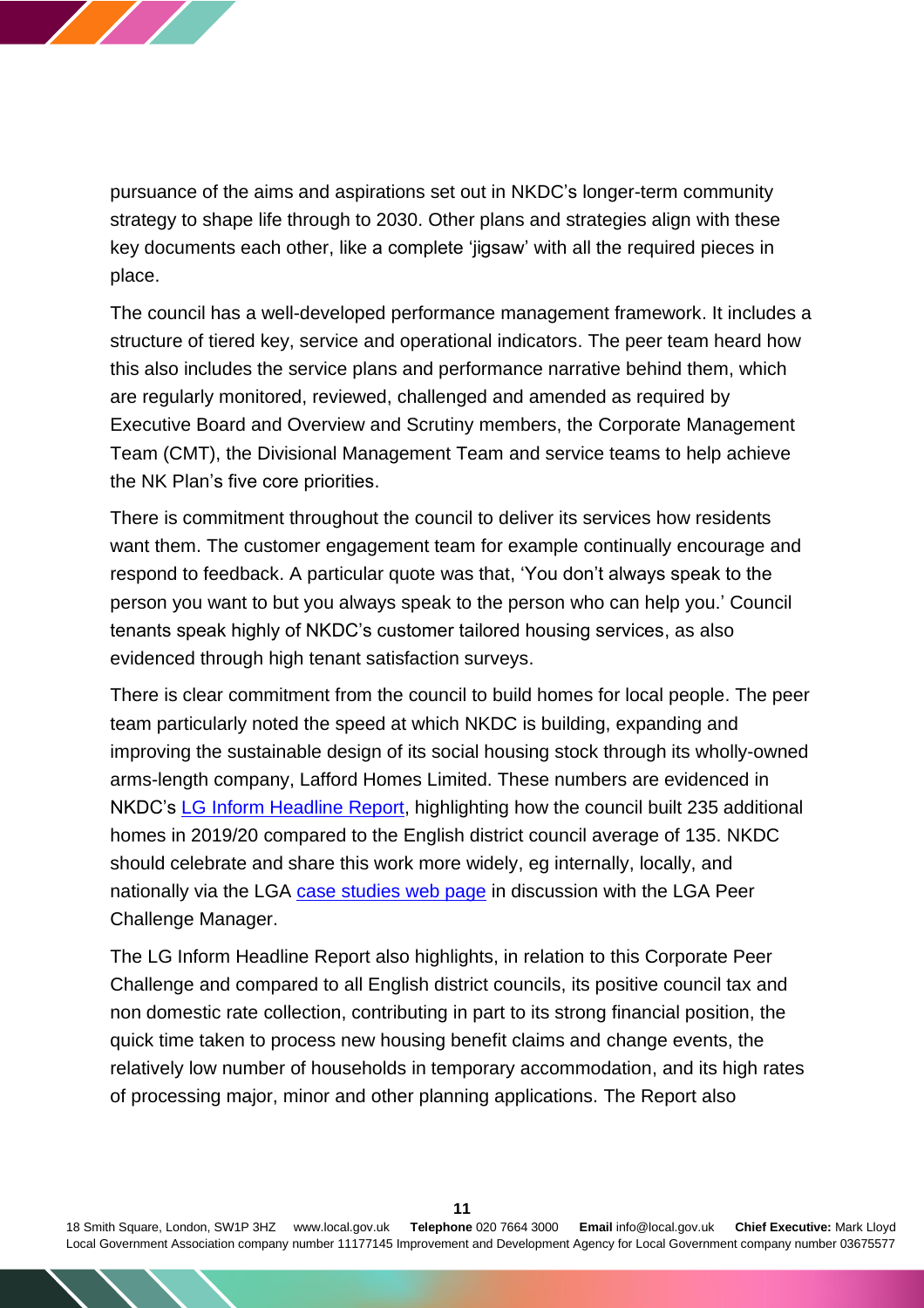

highlights the council's need to improve the amount of household waste per household, which it is addressing as part of its waste partnership approach and new household waste recycling programme outlined below.

Improving housing design is just one example of clear member and officer commitment and action to tackle the climate emergency locally, throughout NKDC's individual services right through to the council's Climate Emergency Strategy and Action Plan and NK Plan Our Environment priority. The peer team heard throughout its visit of a 'green' as well as a 'golden' thread, making the connections between what staff are delivering to their communities at service level and how that helps achieve NKDC's corporate green as well as overall priorities.

Whilst the peer team heard from many members and staff who support the council's overall green agenda, there was far less understanding of the strategy behind it, the actions required to meet related priorities, who will do what and how it will be funded. The Climate Emergency Strategy and Action Plan therefore needs a wholly strategic, fully costed, funded roadmap including activities already identified and possibly others, to deliver it.

The council has a strong economic development team that delivers with clear aspirations, knowledge, ideas, passion and commitment. The team knows the district's businesses well, and particularly got to know them through the initial stages of the Covid-19 pandemic, whereby they supported them with grants etc, but also liaised with them regularly to find out what they further needed. As a result of all their work, they are delivering strongly on current projects, such as the Sleaford Moor Enterprise Park, they know and use their data well to support their plans, and they continually seek solutions to challenges that arise.

Local businesses and social enterprises themselves however face stark recruitment and retention challenges. This is for example due to the increased number of vacancies (which is also a wider national issue), businesses' geography, ie rurality, poor public transport links, a wider issue with low unemployment but a low wage economy, weak broadband, which affects the ability of staff to work flexibly. Local businesses are therefore looking to the council for support. NKDC should therefore consider reinstating its local business forum to assist these businesses, enterprises and its economic development work, particularly as part of post Covid-19 recovery.

18 Smith Square, London, SW1P 3HZ [www.local.gov.uk](http://www.local.gov.uk/) **Telephone** 020 7664 3000 **Email** [info@local.gov.uk](mailto:info@local.gov.uk) **Chief Executive:** Mark Lloyd Local Government Association company number 11177145 Improvement and Development Agency for Local Government company number 03675577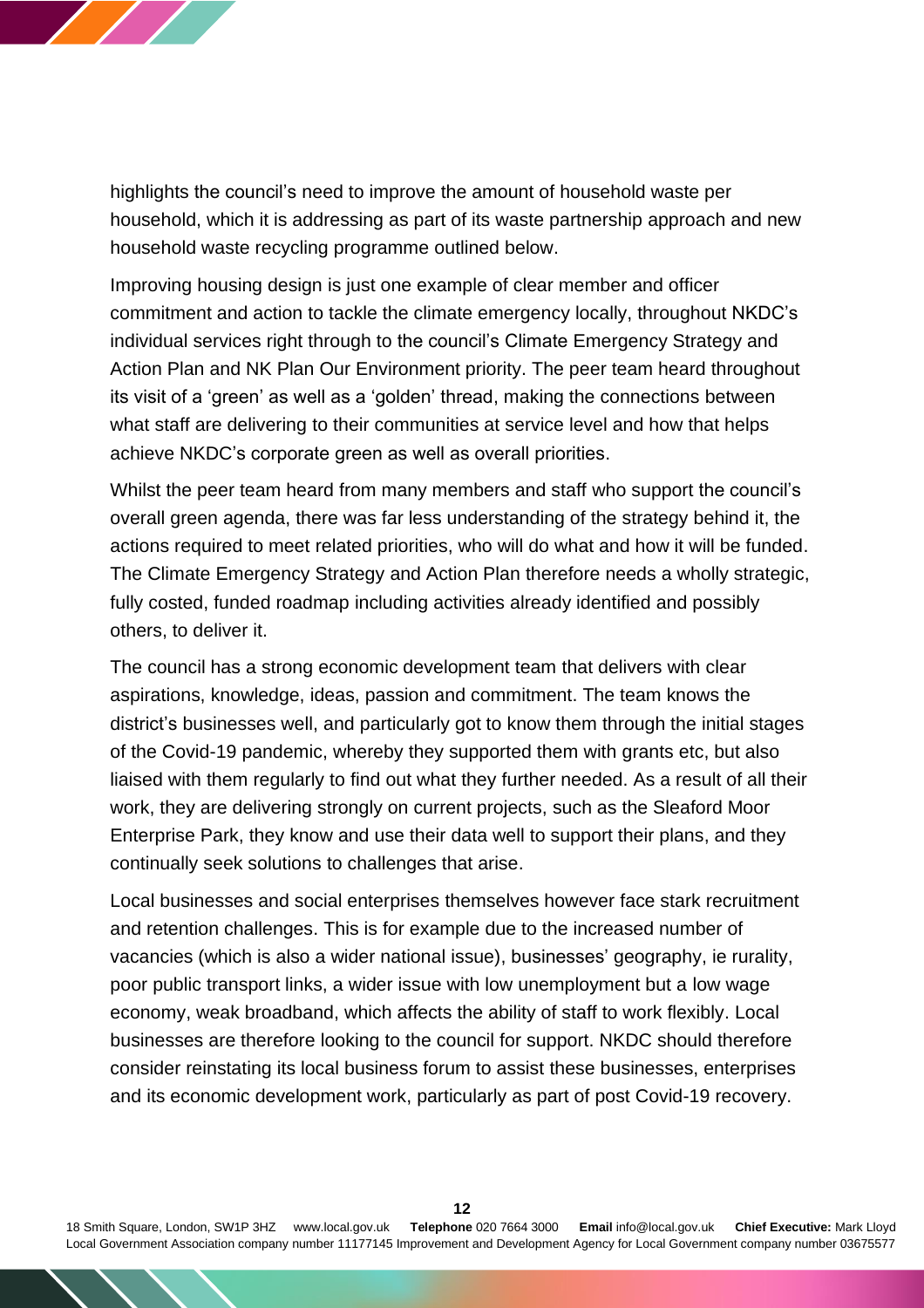

The council should also further develop its webpages to signpost local businesses to additional support.

NKDC undertakes a variety of regular consultation and surveys with customers, residents, communities and staff. These most notably include its consultation: throughout Covid-19, as part of its initial District of Flourishing Communities work within its Community Strategy, and the forthcoming consultation with its staff on its Agile by Design approach to future flexible working. The council also uses ward profiles to inform service delivery.

The council would benefit generally by improving diversity in all its work to reflect and respond to its communities' differing needs. This includes for example a broader representation of the district's demographics on CMT, which is currently all male, and the Council. It also includes enhancing the council's engagement and consultation work, eg through enhanced question design to seek, extract, analyse and use the maximum amount of information, and contact and engage with hard to reach groups further, to enhance service delivery for the wealth of Flourishing Communities.

The peer team noted and heard how these Flourishing Communities currently focus on geography rather than identity. The bespoke needs of those individual communities however require recognition and response, whilst recognising that individuals belong to more than one community and therefore have a variety of needs. A particular example of this was NKDC's aspiration to understand and meet the needs of its young people, ie those under 30 years old, but the peer team found little evidence of the council's approach to support all these young people, eg of different demographics through engagement and consultation. The council therefore needs to devise a plan to ensure a wide range of young people under 30 are consulted on and engaged with. This includes those from a range of demographic groups. The peer team also heard that whilst NKDC's members and staff are broadly representative of the district geographically, its Flourishing Communities are slowly changing in terms of demographics and will continue to do so. The council should therefore promote the benefits of a more diverse council – both politically and in terms of workforce – to its members and officers. NKDC should also encourage a more diverse base of councillor candidates, upskill members and otherwise do all it can to clearly represent those changing communities and respond to their needs through its members and workforce.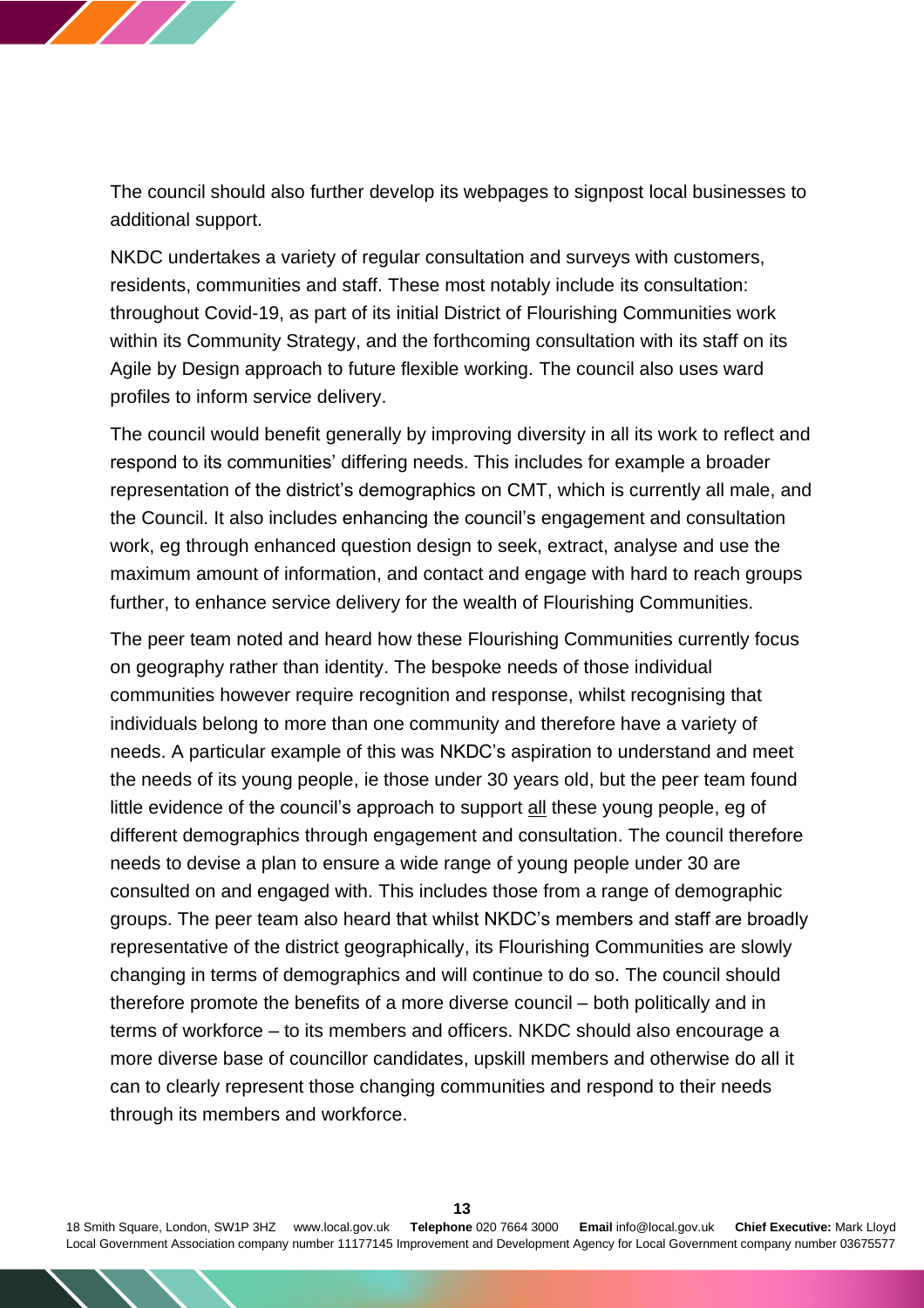

In light of all the focus outlined above on equality, diversity and inclusion, the council should consider using the equalities standard for local government as a means to benchmark and measure its commitment to and delivery of equalities throughout NKDC's work that officers have clearly articulated. This will help the council to further reflect and respond to its communities' differing needs.

Given the strong, overall position and momentum of the council's strategies, plans and finances (which are outlined below), there are significant opportunities to speed up and increase delivery and ambitions to make the most of all NKDC's positive work to date. This includes the council thinking longer term about its ambitions and delivery, as it has done so with its 10-year financial plan, as outlined below.

#### **4.2. Place leadership**

All the partners the peer team spoke to, within Lincolnshire, Central Lincolnshire and Greater Lincolnshire, including those in the voluntary and community sector, regard NKDC as a strong and positive partner to work with. This includes regular, frank and honest discussions about challenges and differences as well as positive conversations to progress plans, all through constructive, respectful, productive and collaborative dialogue.

NKDC provides good place leadership across the district, county and region. Partners recognise that the council's first priority is to represent and lead on the best interests of its own district and does so successfully. Partners also recognise however that NKDC represents, advocates and leads wider Lincolnshire interests in a similar vein through its many leadership roles on county and wider regional partnerships, roles often held by NKDC's Leader, Chief Executive and Deputy Chief Executive.

Given its strong leadership role within the county, NKDC is well positioned to provide place leadership on tackling climate change, especially with this being key to the council's priorities. It does however need to be more proactive, especially as Lincolnshire County Council has committed to be net carbon zero by 2050, whilst NKDC is working towards reaching net zero carbon emissions by 2030. These time differences mean that respective plans towards these goals are unlikely to be as aligned as they could be. Therefore whilst difficult, NKDC will need to enhance is leadership in this green and county-wide area.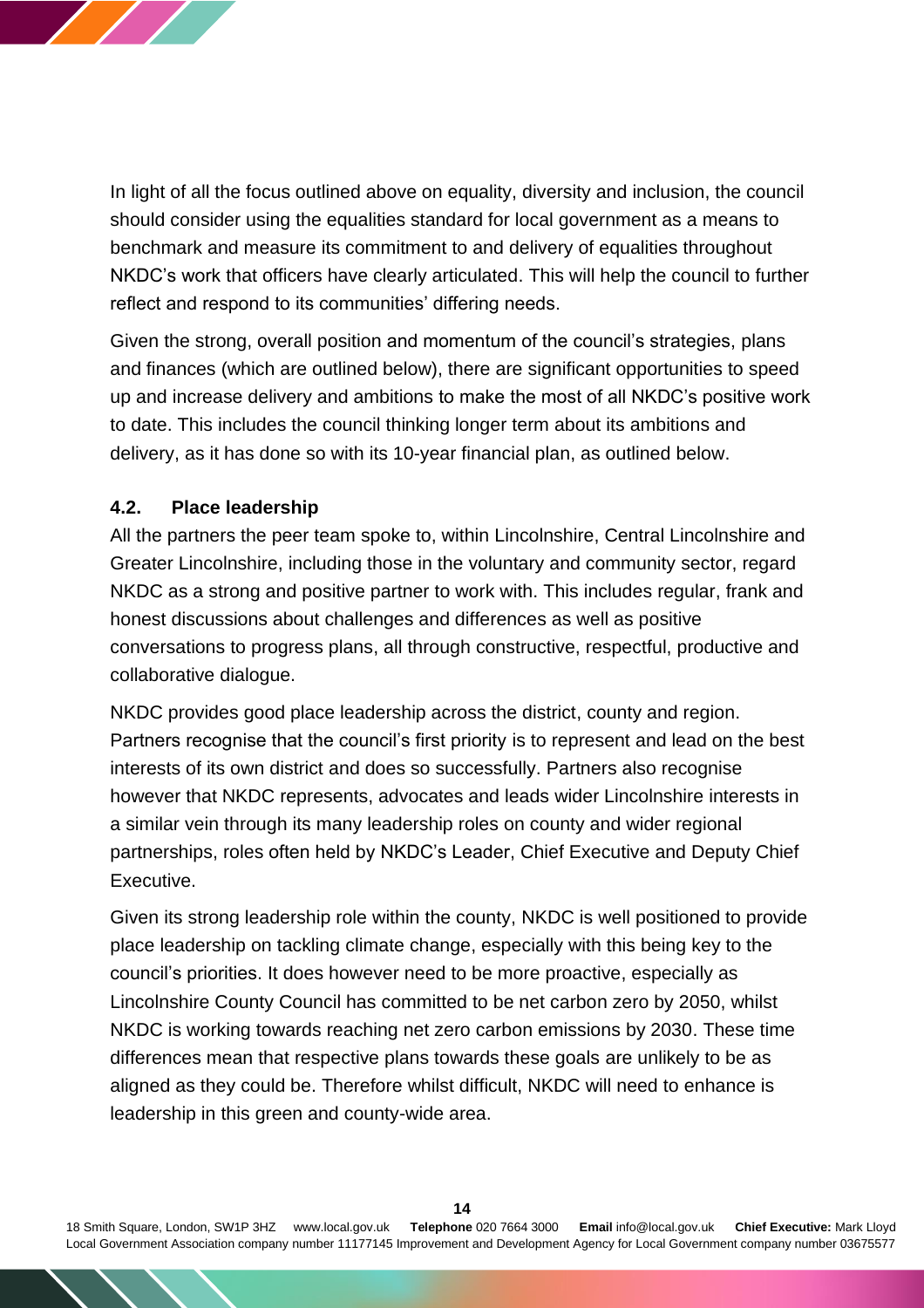

Local government reorganisation discussions have not been easy within the county and have been in the public domain. Partners including NKDC, other councils within Lincolnshire and the public recognise the issues and challenges that are not going away, and the whole concept of local government reorganisation and the related discussions around it within the county are leaving 'scars' between councils, even at this relatively early stage, especially with Lincolnshire County Council. NKDC's strong strategic and financial basis, and its recognised leadership role within the county do however enable NKDC to choose the partners and partnerships it wants to work with and set its required direction of travel.

The NHS Integrated Care System and health and wellbeing work is however progressing well and moving forward as far as the peer team could identify through its limited conversations on this. This includes the positive, collaborative work between NKDC, the NHS and other partners in planning the new integrated care and health facility next to the main council building in Sleaford, whereby NKDC is making relevant links to its green agenda, eg exploring how its biomass power station at Sleaford could power health related services. With its years of previously committed health and wellbeing programmes, NKDC is also one of the delivery partners of the county-wide Wellbeing Lincs programme that helps people live independently, which is working well.

The waste partnership has worked hard to overcome challenges related to this very public facing work, ie through household waste collection. The work has not been easy but it is recognised that there is capacity for progression, and NKDC's role and work within this has been seen as positive and productive by partners. The new recycling system has caused problems within the district but these are being overcome, and the positive work needs to continue to ensure the issues are fully resolved and learned from.

The peer team also heard that the council needs to continue building positive relationships with its 60 parish and town councils to address ongoing issues and to make the post of opportunities to work together. Some of these issues are raised below in terms of parish, town and NKDC council meeting times and the implications of those timings. There are also concerns at parish and town level about anti-social behaviour of young people, which are not always informed. Such issues need resolving to ensure that all councils best work together in terms of service delivery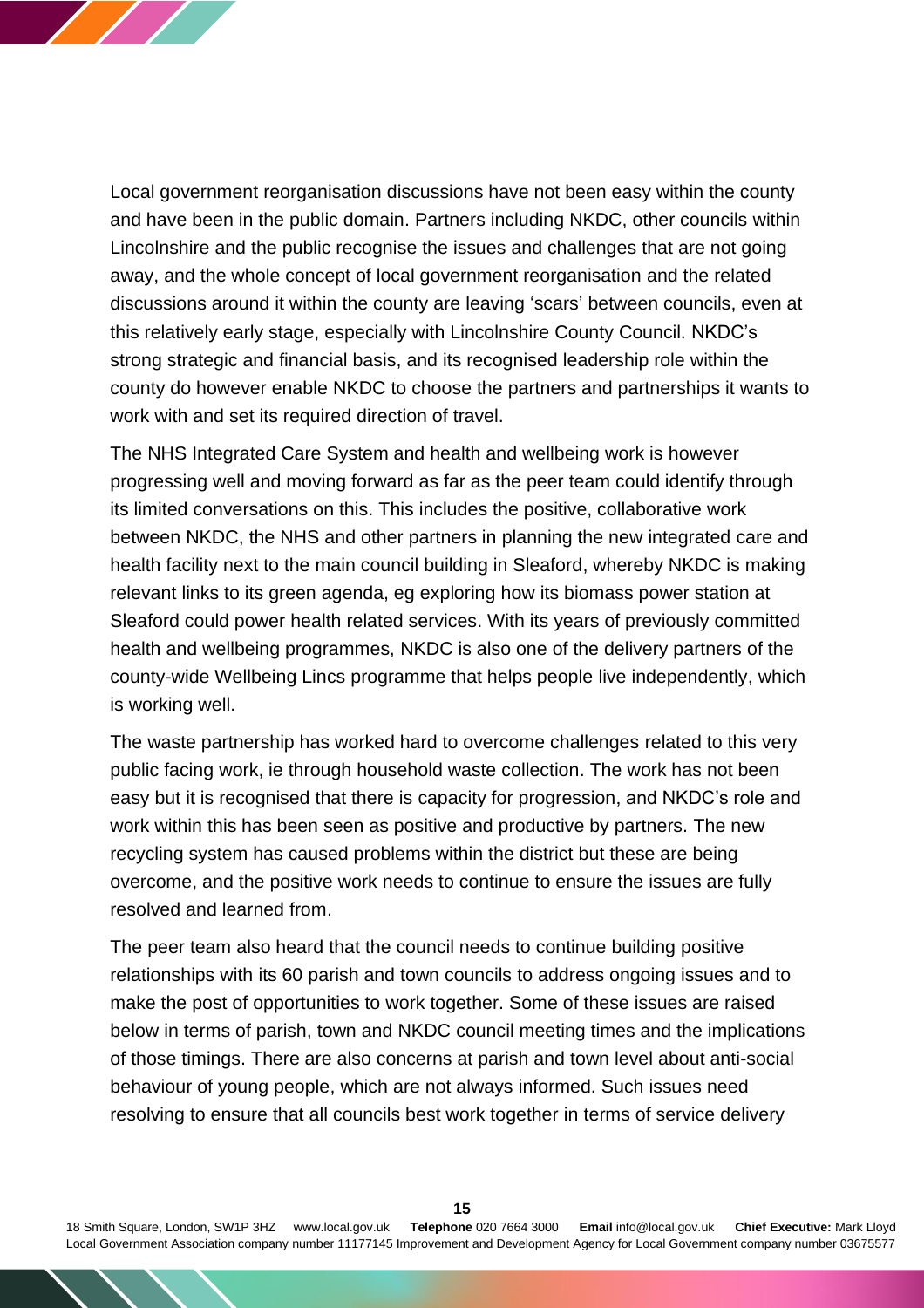

and representing and serving their communities.

## **4.3. Organisational leadership, governance and culture**

Following its establishment after the May 2019 local elections, which saw the election of 20 new members, NKAG continues to work well as a political group. Comprising mainly previously Conservative members and led by Cllr Richard Wright who has been the Leader of the Council since March 2017, all 27 describe themselves as NKAG rather than Conservative and Independent members. This reflects their positive, collective, inclusive approach to decision making, which they adopted from the outset. One Independent member sits on the Executive Board as part of this collaborative approach. The May 2021 local elections saw a new narrow Conservative majority but NKAG continued as the political administration, with the 11 current NK Independent (Lincolnshire Independents and Independents) and two unaligned Independents forming the opposition.

It was evident to the peer team throughout its visit that relations across the political groups, ie between NKAG and various Independent members outside of NKAG, are sometimes difficult and tense. Given the sensitivities of those relationships within the council, the peer team have advised NKDC to itself consider how those difficulties can be resolved. This would improve not only effectiveness between members and political groups within the council but also that of the various committees, task and finish, and other groups of members, ultimately benefiting decision making on behalf of the council and communities of the district.

The peer team heard throughout its visit that relationships between members and officers are positive and respectful. Members are very supportive of their staff and their work.

The council's operations are run by a strong, competent SMT, which understands the strategic direction that NKDC needs to and is taking. The Leader of the Council, Chief Executive and Deputy Chief Executive represent and lead the council and the county on many partnerships as mentioned above. There is however a reliance on these individuals to lead on such work, which raises the issue of a 'single point of failure', as defined above, especially in the case of the Chief Executive who is particularly (although not exclusively) highly respected by members and staff alike. The council should therefore consider succession planning to help ensure the council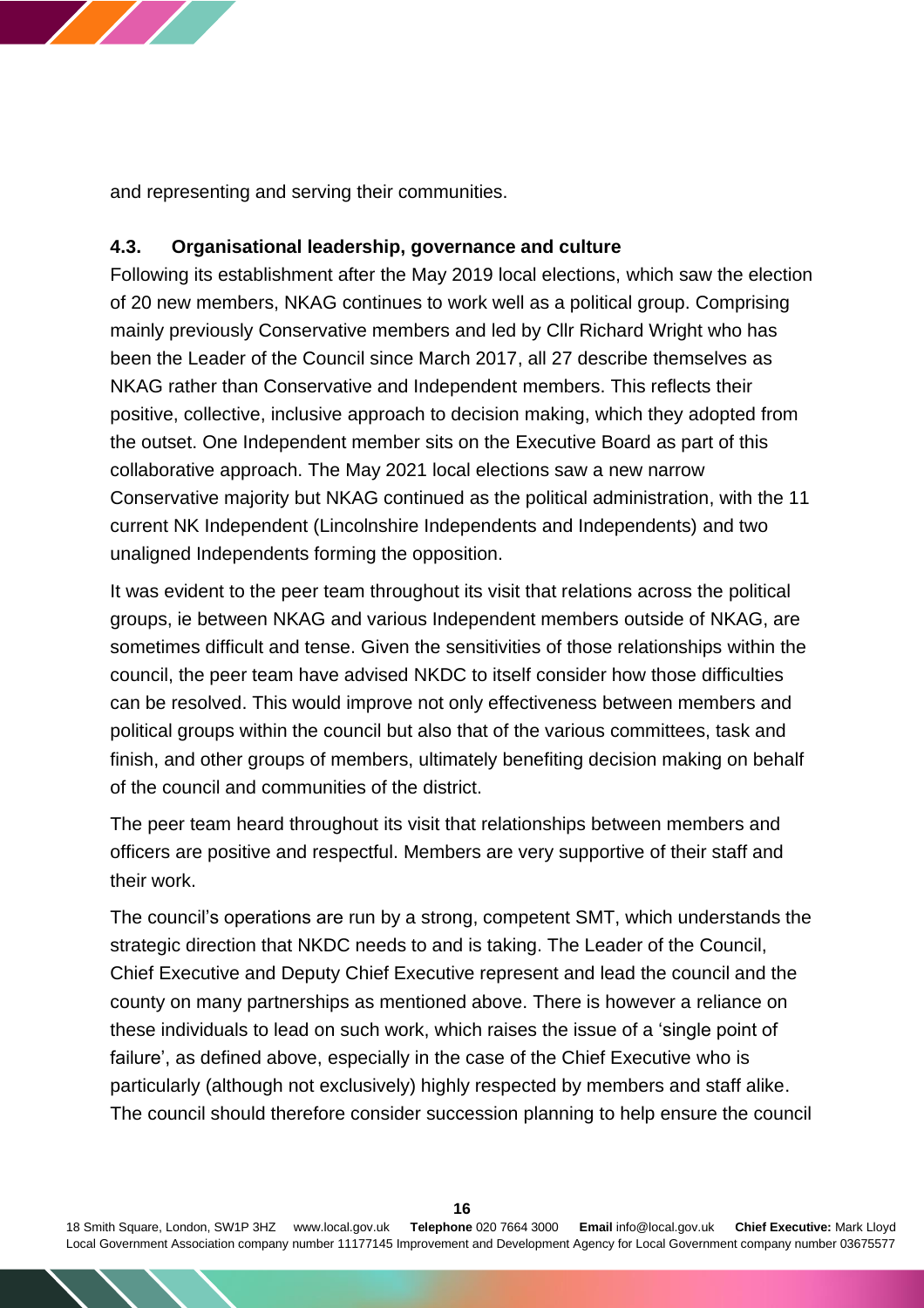

is prepared for any changes that may occur over time, and should look to spread CMT's workload with other officers and partnerships to develop wider corporate and strategic leadership by sharing those roles and responsibilities.

Governance arrangements are robust and well established, including a solid council constitution that is adhered to and reviewed periodically. The Code of Conduct operates effectively as overseen by the Monitoring Officer in consultation with the Independent Person who is suitably qualified and experienced for the role. In the future, there may be scope and benefit (eg consistency) to developing a code that can serve NKDC and its parish councils.

The overall suite of cyclical governance documentation is in place including the Annual Governance Statement and the Code of Local Governance which are selfreflective and sound.

On a quarterly basis, Executive Board members consider 'NK In Numbers', a compendium of latest local data and other intelligence, which includes ward profile information, service and community 'pinch points' and current interventions to consider further actions. This informs policy as well as service development.

NKDC's internal and external audit functions and are performing strongly with the council receiving an unqualified audit report. The Audit Committee has a strong chair, holds officers to account and applies acceptable and strong challenge. The committee has strengthened its membership and its effectiveness has improved in recent months.

The peer team heard throughout its visit that the council has experienced, competent and well-respected colleagues fulfilling the statutory Section 151 Officer and Monitoring Officer roles. These two officers have good visibility and are working well with members and officers.

Executive Board Members' current individual 'areas of special interest' give each member a role in all the decisions they make, understanding risk, etc collectively. The peer team heard throughout its visit however that here are clear opportunities for these roles to be enhanced by allocating Executive Board Members stronger, more clearly defined portfolios. This would provide more clarity of their role, increase their accountability and credibility including to residents, as well as all members, staff, partners, and strengthen and quicken decision making. This does not mean that their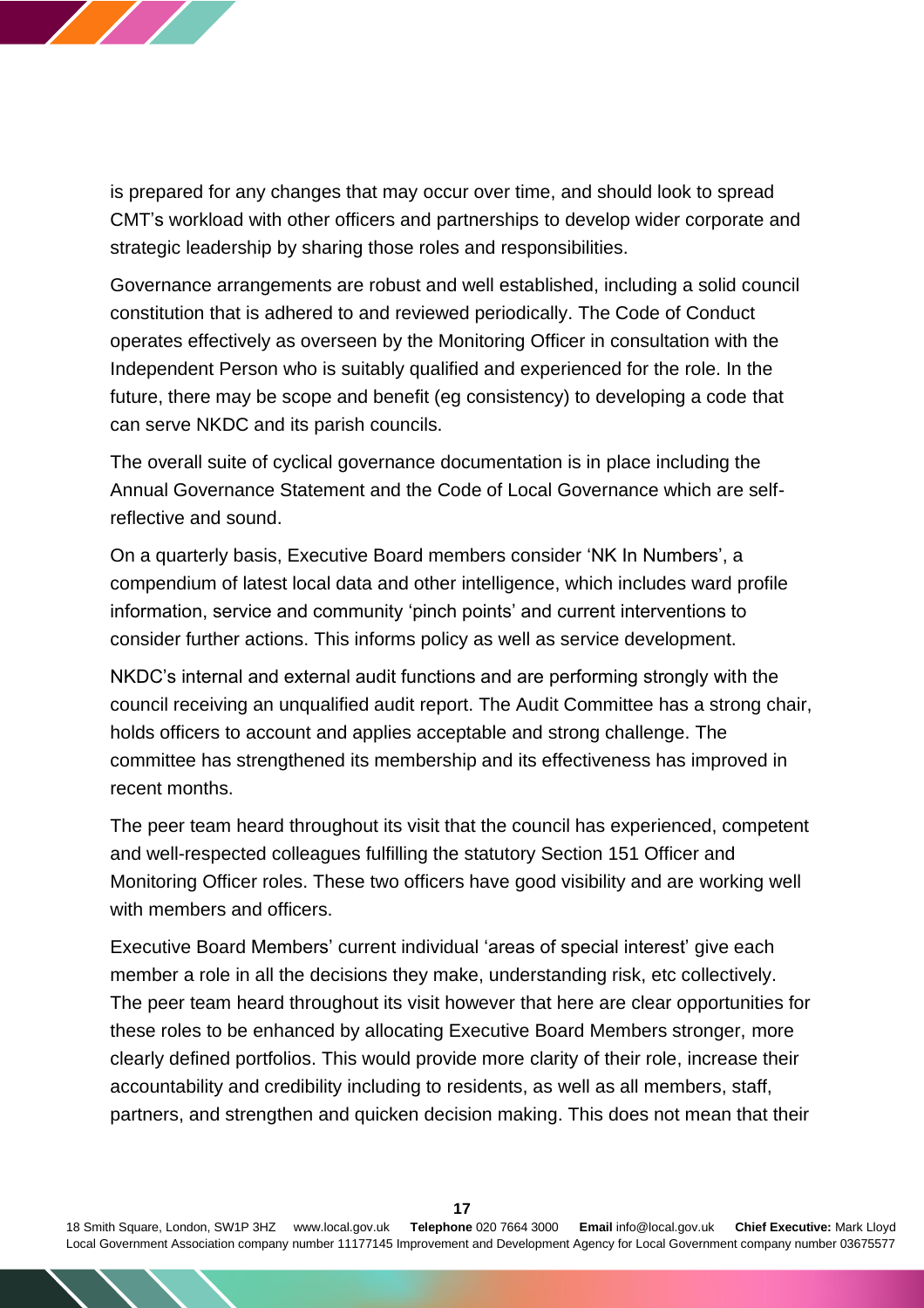

existing effective, collective decision making needs to stop but there are opportunities to strengthen these roles.

The scrutiny function including panels and task and finish groups are generally seen as being less effective than they could be. A key reason for this is that they are officer led. Members' trust in and reliance on their officers mean that they do not constructively challenge reports and decisions as strongly as they could, so members need to feel able to and challenge more. This could be achieved through further support and training for those members, and officers presenting reports, so that challenge continues to be provided and received constructively and respectfully. Not all scrutiny members attend, which weakens decision making. Call-in powers are not used, and officer reports are often long and can be late, making it difficult for panels to read and scrutinise them effectively. The remits of the three scrutiny panels are not always clear and there is some overlap between their work. Each of the panel's roles, responsibilities and remits therefore need realigning and clarifying. For all these reasons, the peer team recommends an overall, thorough review of NKDC's scrutiny function. Such challenge undertaken appropriately in a helpful and supportive way would help the council address these issues.

All 43 members of the council sit on the Planning Committee, as was raised through the LGA's Recovery & Renewal Panel in February 2021. This peer team similarly heard during this visit that this makes it difficult to manage the Committee and for it to make decisions effectively at maximum pace. Not all members want to be on this Committee, support all members being on it, or can easily attend it, eg due to the time of the meeting conflicting with work, caring or other commitments. Many do not engage in it when they do attend, eg because there are too many attendees for all to participate, the reports are too long or because they do not feel they have anything to say. The peer team therefore recommend reducing the membership of this Committee to help address these issues.

The council should also further consider how collective agreement and actioning decisions through its scrutiny panels, Planning Committee and possibly other committees and boards could be faster and strengthened. This could include for example producing shorter or more appendixed reports, and holding more timely meetings that more members can attend. Many NKDC meetings take place during the day including afternoons, whereas many parish and town council meetings take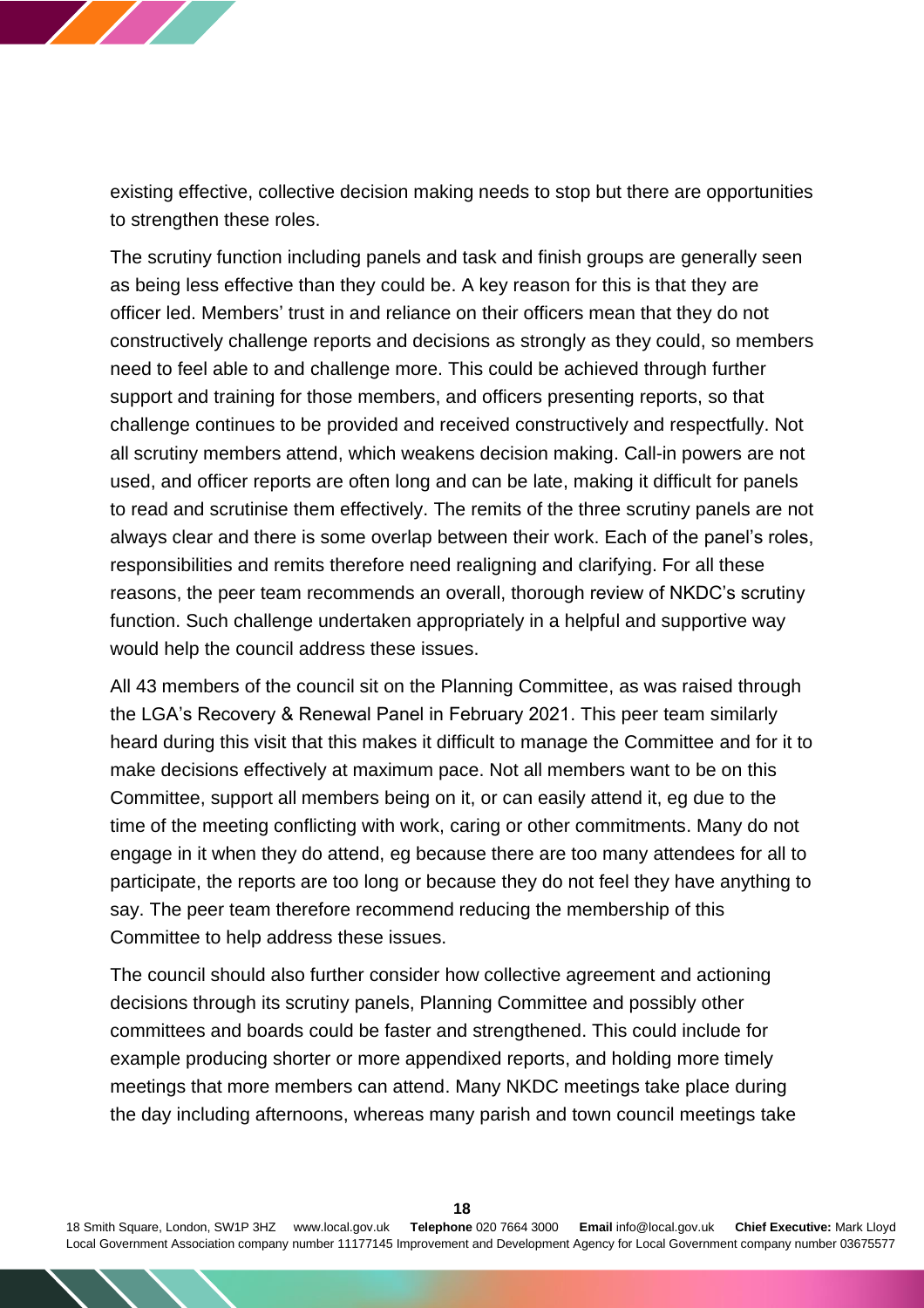

place in the evenings. Many members therefore feel they need to leave NKDC meetings early, or not attend them at all, to attend their evening meetings when they take place at similar or overlapping times. This is impacting on NKDC meetings, especially on those members who work, or have parenting or caring responsibilities. The council should therefore work with its parish and town councils to review the timing of all their meetings so members can undertake respective council roles to best effect. NKDC also needs to work with and encourage its own members to focus more on district rather than parish and town council business when on NKDC business including meetings.

Elements of decision making did become quicker and more agile during the initial stages of the pandemic. This was due to NKDC, as well as many other councils across the country, exercising and amending their delegations and other protocols, including online meetings, whilst Executive Board and other committee meetings were not able to take place in person. A particular example of this was two planning committees operating with half the number of members on each. Other decisions however took, and are still taking, unnecessary months to agree. Some reports have been back and forward to the Executive Board for much discussion, without maximum drive and agreement that could be achieved through portfolios and effective scrutiny. The council should therefore consider how to retain and formally adopt the Covid-19 instigated decision making protocols that worked well for NKDC via the council's constitution. This needs to be done however alongside reviewing and enhancing the council's scrutiny function so that that improved function can best support such decision making.

Carrying forward any changes with members is likely to be difficult because of the contrasting views amongst them on the need for change. Some are very resistant to change because 'we have always done it like this'. Others, particularly newer members, are more open to change. Because there is no overall consensus however, no changes are made at all. To address this, officers should work with those members who would like to see and be part of such changes to gradually introduce or trial small changes before introducing them on a wider scale once proved to be effective. This could be through the Chief Executive who is held in high regard by members and therefore could persuade them to embrace such changes. External support, eg through the LGA, the Planning Advisory Service and the Centre

18 Smith Square, London, SW1P 3HZ [www.local.gov.uk](http://www.local.gov.uk/) **Telephone** 020 7664 3000 **Email** [info@local.gov.uk](mailto:info@local.gov.uk) **Chief Executive:** Mark Lloyd Local Government Association company number 11177145 Improvement and Development Agency for Local Government company number 03675577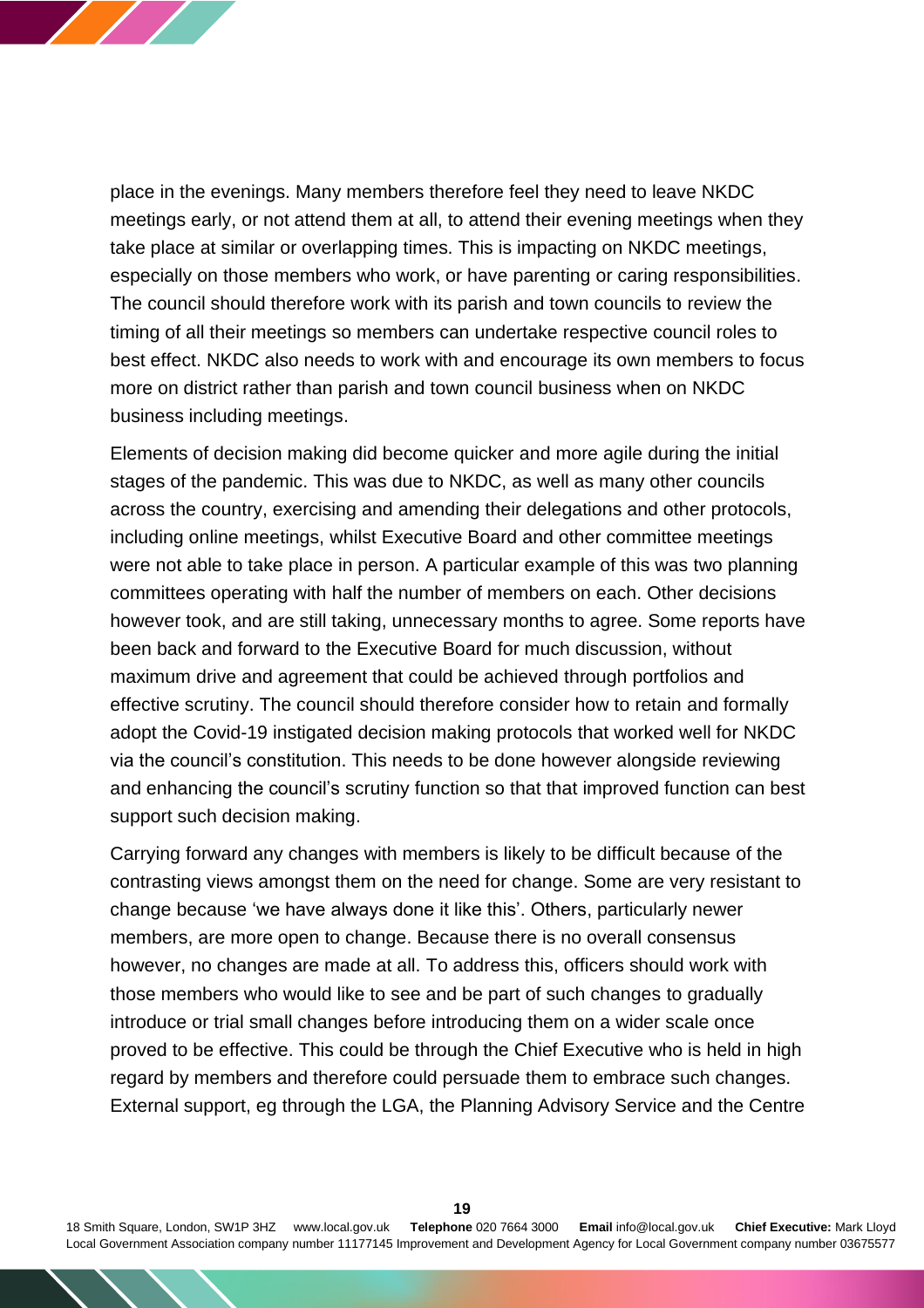

for Governance and Scrutiny could also support the council in these regards.

The peer team strongly believes that the Monitoring Officer should be on CMT by default, rather than as an open invitation for her to attend any meeting. This would ensure and promote her oversight on a continual basis that the council is doing 'the right thing'. It would also present a broader demographic profile of CMT, internally and to the public, illustrating albeit in a small way, the council's commitment to equality, diversity and inclusion. The council should also however consider other ways to increase the diversity of its senior management, beyond gender.

The Internal Audit Annual Report 20/21 indicated a low assurance for procurement on the basis that the contracts register was not up to date and improvements in knowledge and experience were required. Officer awareness around contracts, procurement and publication rules is not as high as it should be. This is not uncommon as some officers may only occasionally run a procurement process or enter into a contract as part of a project or one-off piece of work. Although expertise is likely to be better for officers who procure more regularly, training on these topics would be helpful at all levels across the organisation.

## **4.4. Financial planning and management**

NKDC is in a relatively strong, mature and low risk financial position. The council for example had £37.7 million in useable reserves in March 2021, which it intends to deploy to support the revenue budget in the short to medium term. The council's robust financial management systems were recognised in an unqualified audit report for 2019/20.

There were unexpected costs of £100,000 relating to the pandemic to the council in the last year, although these will largely be met by additional government funding relating to such costs.

The council's capital programme was significantly impacted by the pandemic. The capital outturn for 2020/21 was £14.7 million, resulting in an underspend of £22.5 million for that financial year. This has had a further knock on to the capital programme for 2021/22, which is ambitious and has increased to £50.4 million and is largely financed through significant prudential borrowing. The council recognises that it may have difficulty in delivering this scale of capital programme in practice, and the

18 Smith Square, London, SW1P 3HZ [www.local.gov.uk](http://www.local.gov.uk/) **Telephone** 020 7664 3000 **Email** [info@local.gov.uk](mailto:info@local.gov.uk) **Chief Executive:** Mark Lloyd Local Government Association company number 11177145 Improvement and Development Agency for Local Government company number 03675577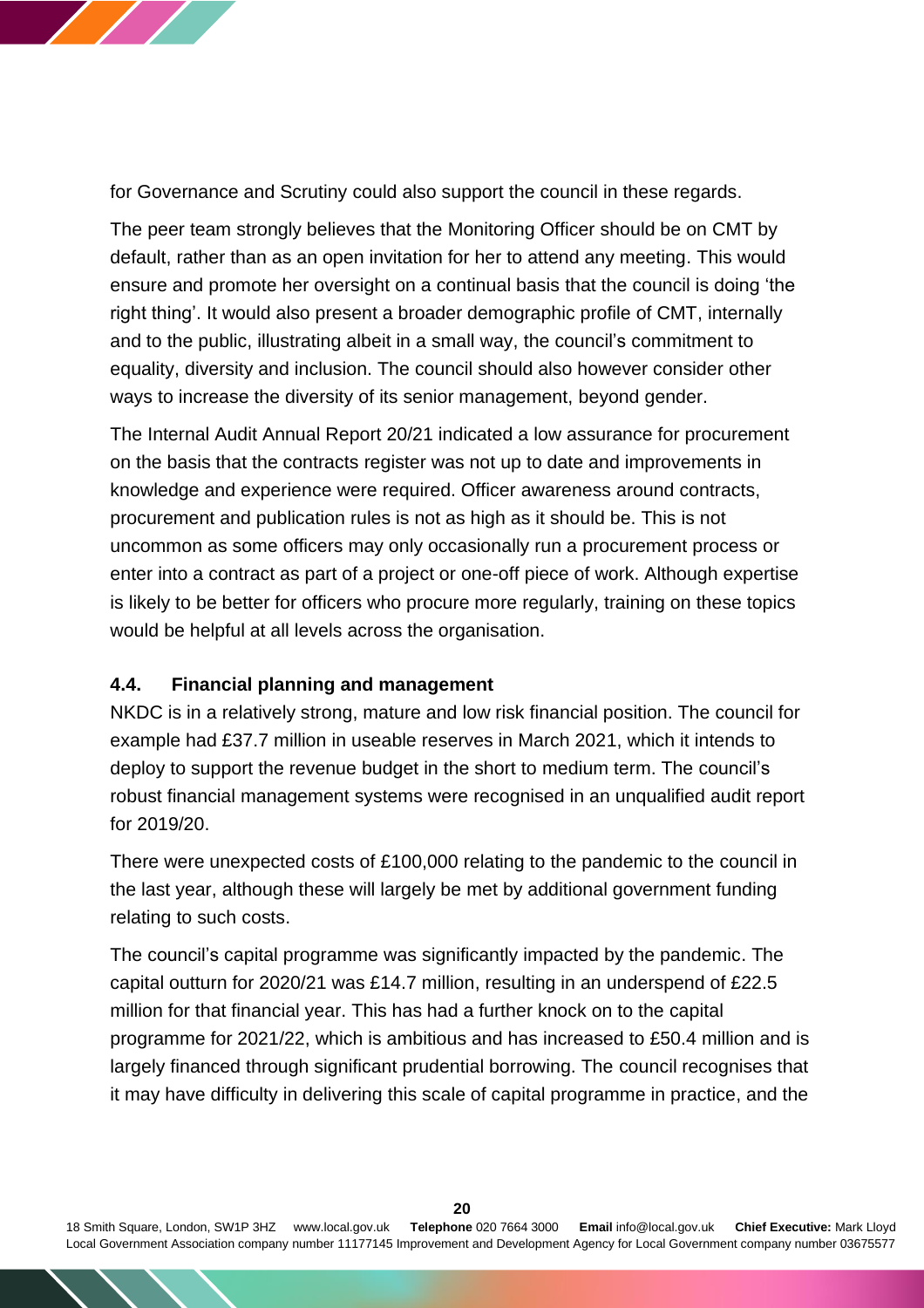

programme is currently being re-profiled.

Much of the council's strong financial position is down to the continuous, robust and detailed work of the council's experienced Director of Resources/Section 151 Officer, who is well regarded throughout the council, and his thorough finance team. The council is viewed as being risk averse and conservative in a positive way in relation to the way it manages its finances.

The council's Medium Term Financial Plan includes balanced budgets from 2022 to 2025, which were considered by the Executive Board in October 2021, and are supported by programmes and an income volatility reserve. The Medium Term Financial Plan also has a mature and well considered list of risks that could impact upon the financial position of the council. On balance, the Plan appears to strike the right balance between optimism and pessimism.

The council has also produced a 10-year financial plan and a range of potential scenarios over that timescale. Such work is relatively rare in local government and NKDC could therefore share this work more widely via the LGA case studies web [page](https://www.local.gov.uk/case-studies) in discussion with the LGA's Adviser – [Finance Improvement.](mailto:olayinka.animashaun@local.gov.uk)

NKDC uses its New Homes Bonus, £2.67 million in 2021/22, as a 'windfall', ie as bonus funding removed from the council's base budget, which further strengthens the council's finances, rather than an amount to be relied upon. It can therefore be used flexibly as the council requires, eg for Lafford Homes and Sleaford Moor Enterprise Park developments.

Whilst NKDC did not achieve its reasonable budgeted levels of income in some of its budgets in 2020/21, mainly due to the pandemic, income streams appear to be recovering well. Parking, housing and leisure income is recovering, and the government's support for lost income has been welcome. Like for all district councils, non-government income streams are particularly important to the future financial health of the council, and therefore the healthy return of most income streams is welcome news for NKDC.

Council strategies and plans are generally aligned with costed and funded deliverables, such as in relation to Lafford Homes, and there is shared understanding between members and officers of the financial position and broad agreement of the reserve levels, through NKDC's various related committee meetings in which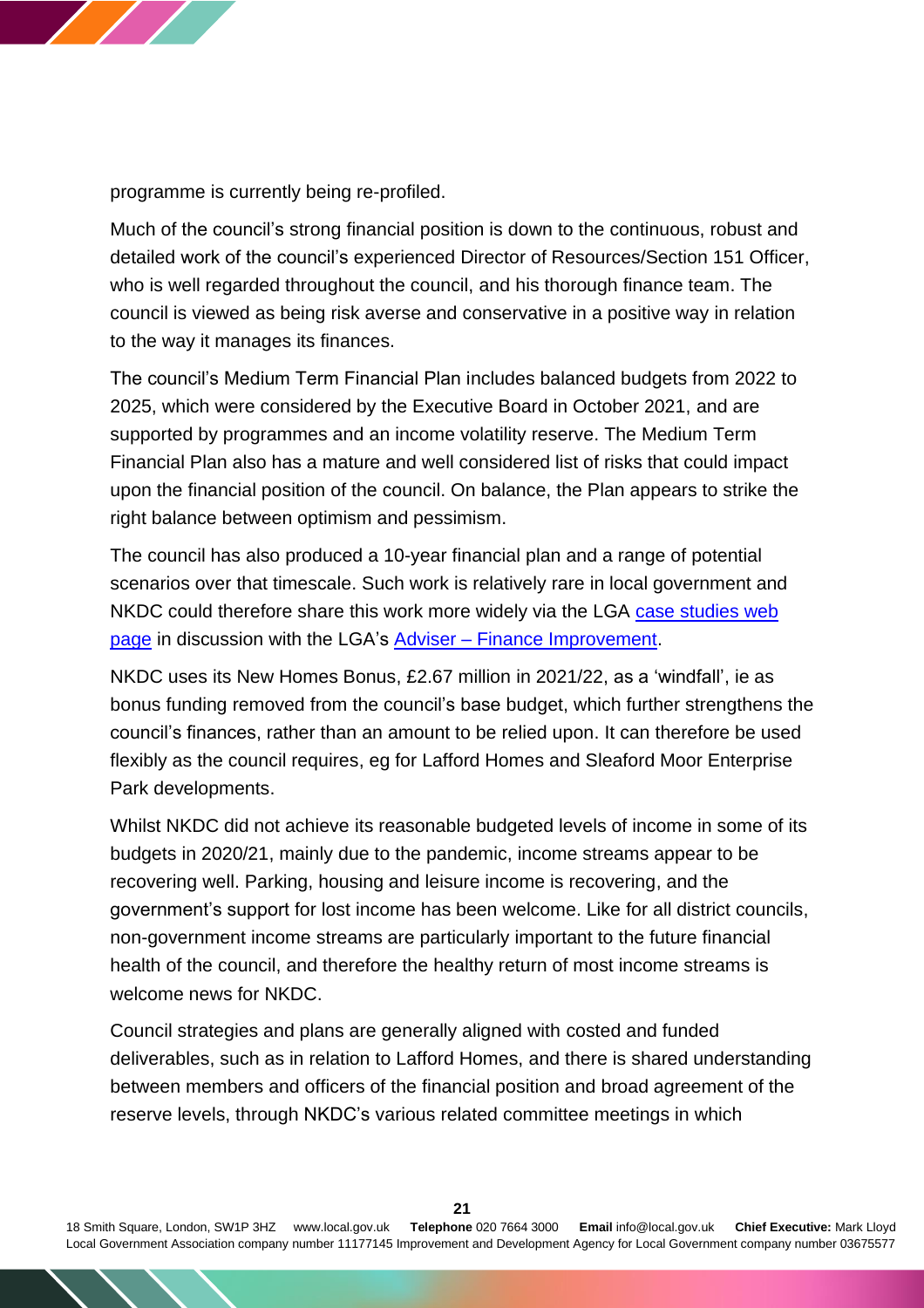financial plans and reports are discussed and scrutinised, and through ongoing discussion.

The key exception to this alignment between plans and costed funding is NKDC's current Climate Emergency Strategy and Action Plan. As mentioned previously, various elements of the Plan are not strategic, eg around Christmas trees and kettles, and the Plan is not costed, so it does not include key prioritisation of spend. This therefore needs addressing, given that it is key to the council's Our Environment and other core priorities.

Given the relative strength of the council's finances overall, NKDC can afford to, and should be bolder in their spending plans, investments, commercialisation, etc. The council has created much momentum in taking forward its strategies and plans as well as its finances, as outlined above, so there are huge opportunities to speed up and increase its delivery and ambitions through bolder financial planning.

#### **4.5. Capacity for improvement**

The council recruits excellent, ie experienced and productive staff, and has high retention rates. Many staff have worked at the council for a long time, they like working at NKDC and therefore want to continue working there.

Staff describe the council and particularly CMT generally as being supportive, responsive, willing to listen and help, accessible, flexible both generally and throughout the pandemic.

The council has been committed to wider community wellbeing initiatives for many years, and possibly related to that work, staff wellbeing was particularly recognised as a key priority at the beginning of the pandemic and continues to be, especially given increased staff workloads, commitments and examples of exhaustion and burnout throughout the pandemic and council. Staff highlighted how CMT is good at understanding and consequently allocating additional capacity to meet emerging service demands.

There have however been unintended consequences of well-intended initiatives, such as the wellbeing 'shape' hour, which cannot be taken by staff in all teams, especially where they need to deliver certain services at certain times, creating inconsistencies across the council. Staff also want to be better informed about